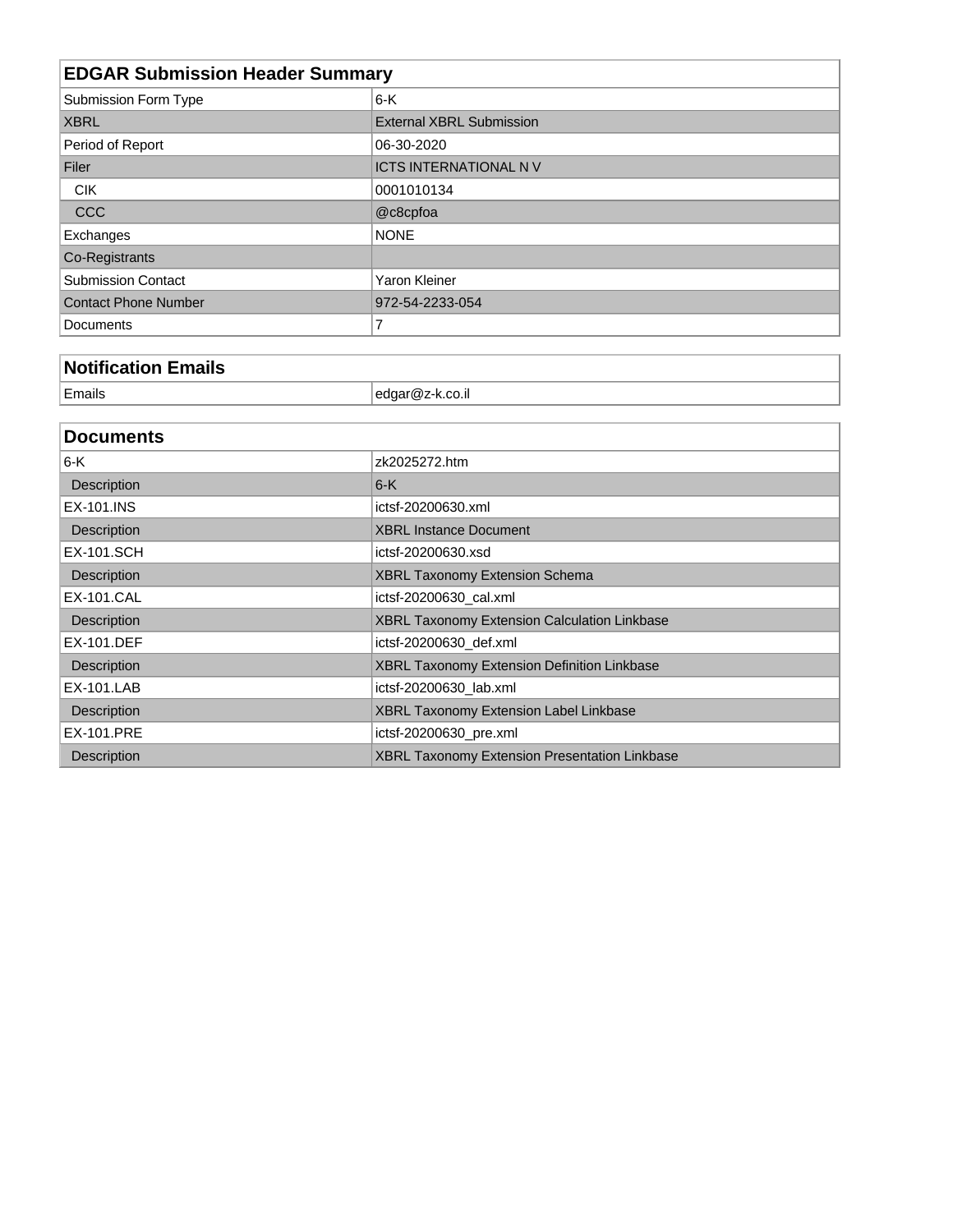# UNITED STATES

# **SECURITIES AND EXCHANGE COMMISSION**

WASHINGTON, D.C. 20549

# **FORM 6-K**

☐ REGISTRATION STATEMENT PURSUANT TO SECTION 12(b) OR (g) OF THE SECURITIES EXCHANGE ACT OF 1934

OR

☒ SEMI-ANNUAL REPORT PURSUANT TO SECTION 13 OR 15(d) OF THE SECURITIES EXCHANGE ACT OF 1934 FOR THE SIX MONTHS ENDED JUNE 30, 2020

OR

☐ TRANSITION REPORT PURSUANT TO SECTION 13 OR 15(d) OF THE SECURITIES EXCHANGE ACT OF 1934

OR

☐ SHELL COMPANY REPORT PURSUANT TO SECTION 13 OR 15(d) OF THE SECURITIES EXCHANGE ACT OF 1934

Date of event requiring this shell company report . . . . . . .

For the transition period from  $\frac{1}{2}$  =  $\frac{1}{2}$  to  $\frac{1}{2}$ 

COMMISSION FILE NUMBER 0-28542

# **ICTS INTERNATIONAL N.V.**

----------------------------------------------------------------------------- (Exact Name of Registrant as specified in its charter)

Not Applicable

----------------------------------------------------------------------------- (Translation of Registrant's name into English)

The Netherlands

----------------------------------------------------------------------------- (Jurisdiction of incorporation or organization)

Walaardt Sacréstraat, 425-5, 1117 BM Schiphol Oost, The Netherlands

----------------------------------------------------------------------------- (Address of principal executive offices)

Alon Raich, Tel: +31-20-3471077 Email: alon@ictsintl.com, Address: Same as above

----------------------------------------------------------------------------- (Name, Telephone, E-mail and/or Facsimile number and Address of Company Contact Person)

Securities registered or to be registered pursuant to Section 12(b) of the Act:

Title of each Class: None

Name of each exchange on which registered: None Securities registered or to be registered pursuant to Section 12(g) of the Act: Common Stock, par value 0.45 Euro per share

-----------------------------------------------------------------------------

(Title of Class)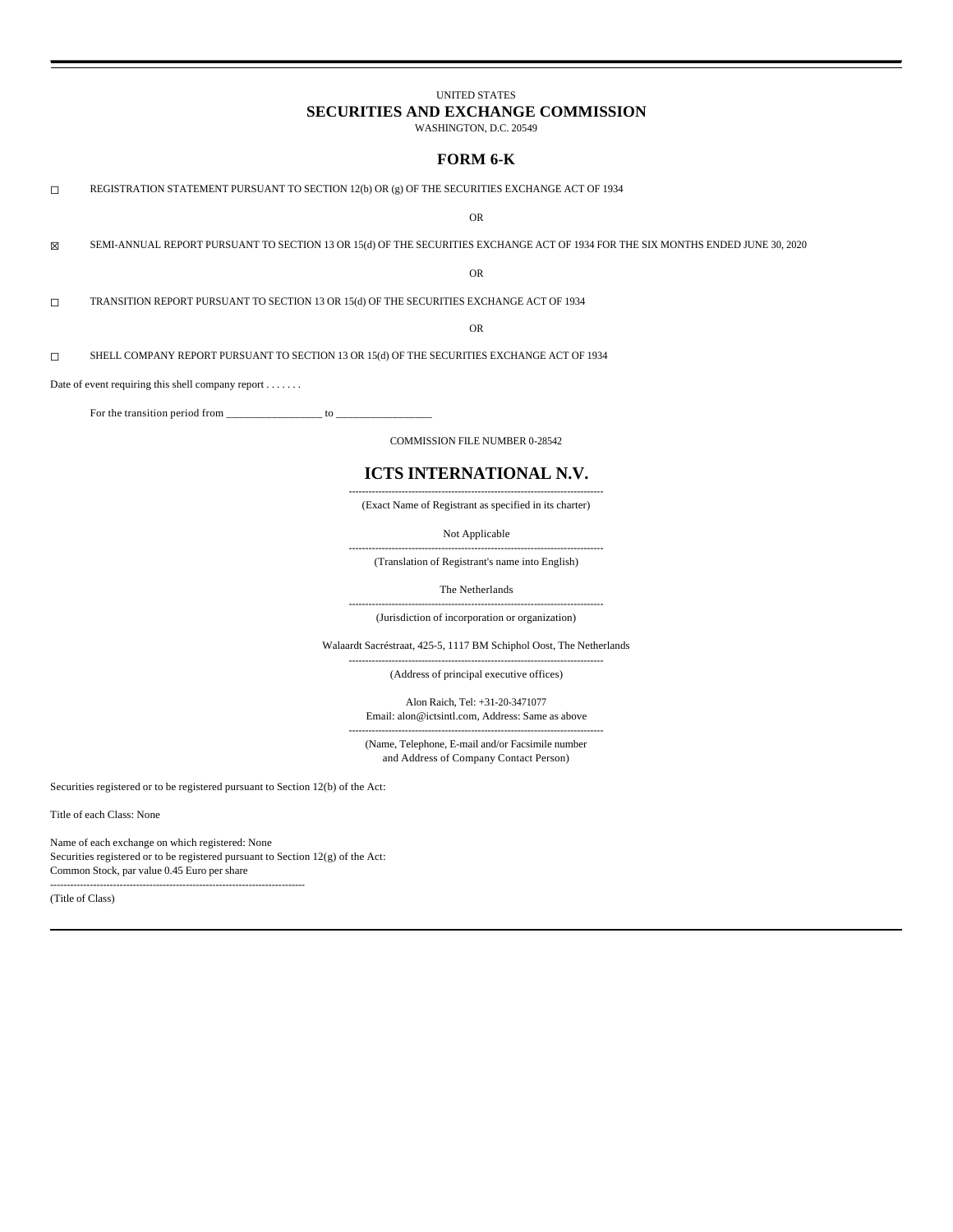#### Securities for which there is a reporting obligation pursuant to Section 15(d) of the Act:

None -----------------------------------------------------------------------------

(Title of Class)

Indicate the number of outstanding shares of each of the issuer's classes of capital or common stock as of the close of the period covered by the annual report: 35,433,333. Indicate by check mark if the registrant is a well-known seasoned issuer, as defined in Rule 405 of the Securities Act. YES □ NO ⊠ If this report is an annual or transition report, indicate by check mark if the registrant is not required to file reports pursuant to Section 13 or 15(d) of the Securities Exchange Act of 1934. YES □ NO ⊠ Note - Checking the box above will not relieve any registrant required to file reports pursuant to Section 13 or 15(d) of the Securities Exchange Act of 1934 from their obligations under those sections. Indicate by check mark whether the registrant (1) has filed all reports required to be filed by Section 13 or 15(d) of the Securities Exchange Act of 1934 during the preceding 12 months (or for such shorter period that the registrant was required to file such reports), and (2) has been subject to such filing requirements for the past 90 days.  $YES \boxtimes$  NO  $\square$ Indicate by check mark whether the registrant has submitted electronically and posted on its corporate Website, if any, every Interactive Data File required to be submitted and posted pursuant to Rule 405 of Regulation S-T during the preceding 12 months (or for such shorter period that the registrant was required to submit and post such files).  $YES \boxtimes$  NO  $\Box$ Indicate by check mark whether the registrant is a large accelerated filer, am accelerated filer, or a non-accelerated filer. See definition of "accelerated filer and large accelerated filer" in Rule 12b-2 of the Exchange Act. (Check one): Indicate by check mark which basis of accounting the registrant has used to prepare the financial statements included in this filing: If "Other" has been checked in response to the previous question, indicate by check mark which financial statement item the registrant has elected to follow. Item 17  $\Box$  Item 18  $\Box$ If this is an annual report, indicate by check mark whether the registrant is a shell company (as defined in Rule 12b-2 of the Exchange Act). YES □ NO □ Large accelerated filer □ <br>
Accelerated filer □ <br>
Accelerated filer □ Non-accelerated filer ⊠ U.S. GAAP  $\boxtimes$ International Financial Reporting Standards as issued by the International Accounting Standards Board □ Other □

 $\overline{2}$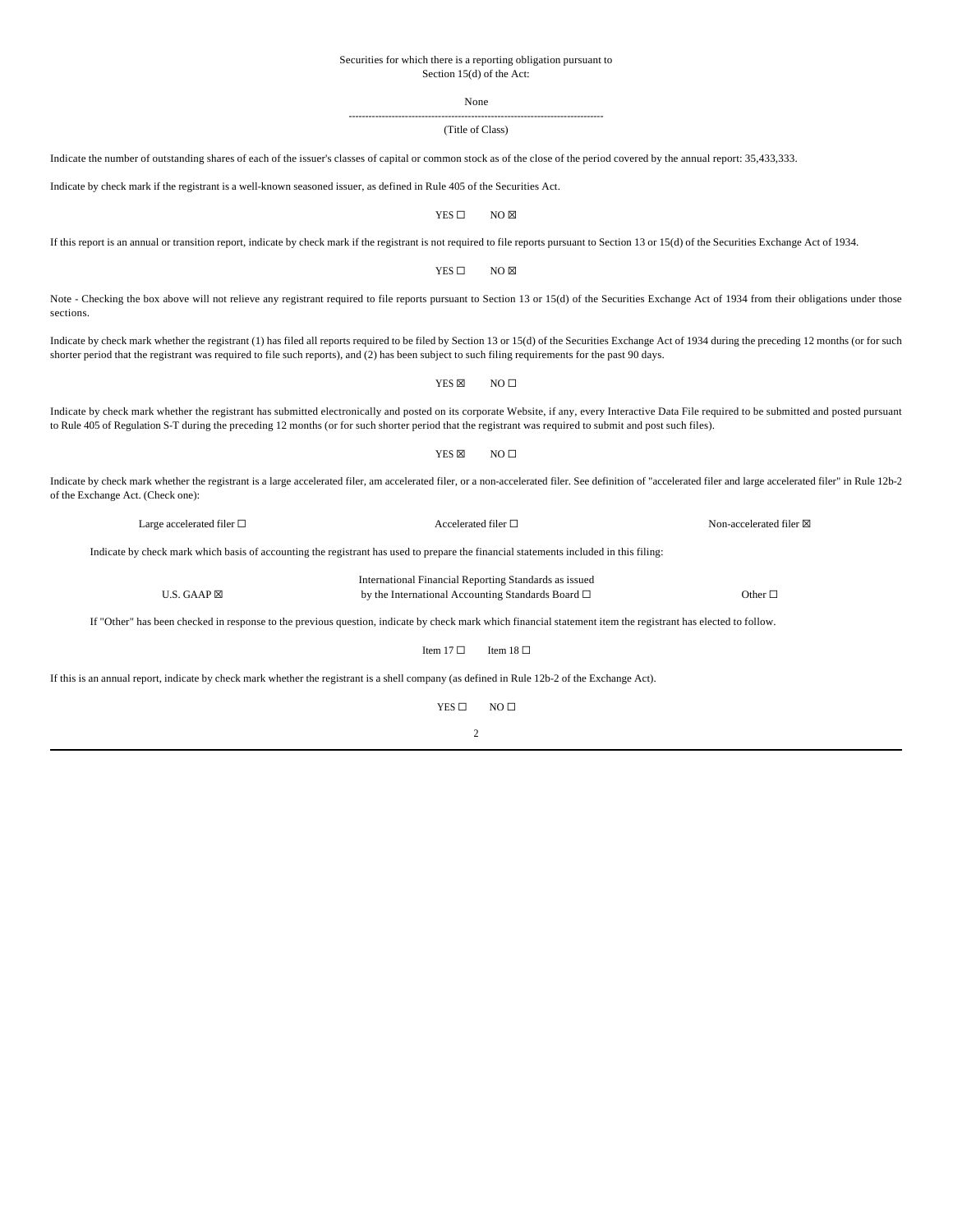FINANCIAL STATEMENTS 4 MANAGEMENT'S DISCUSSION AND ANALYSIS OF FINANCIAL CONDITION AND RESULTS OF OPERATIONS 25 SIGNATURES 28

# $\begin{array}{c}\n \text{Page} \\
 4 \\
 25 \\
 28\n \end{array}$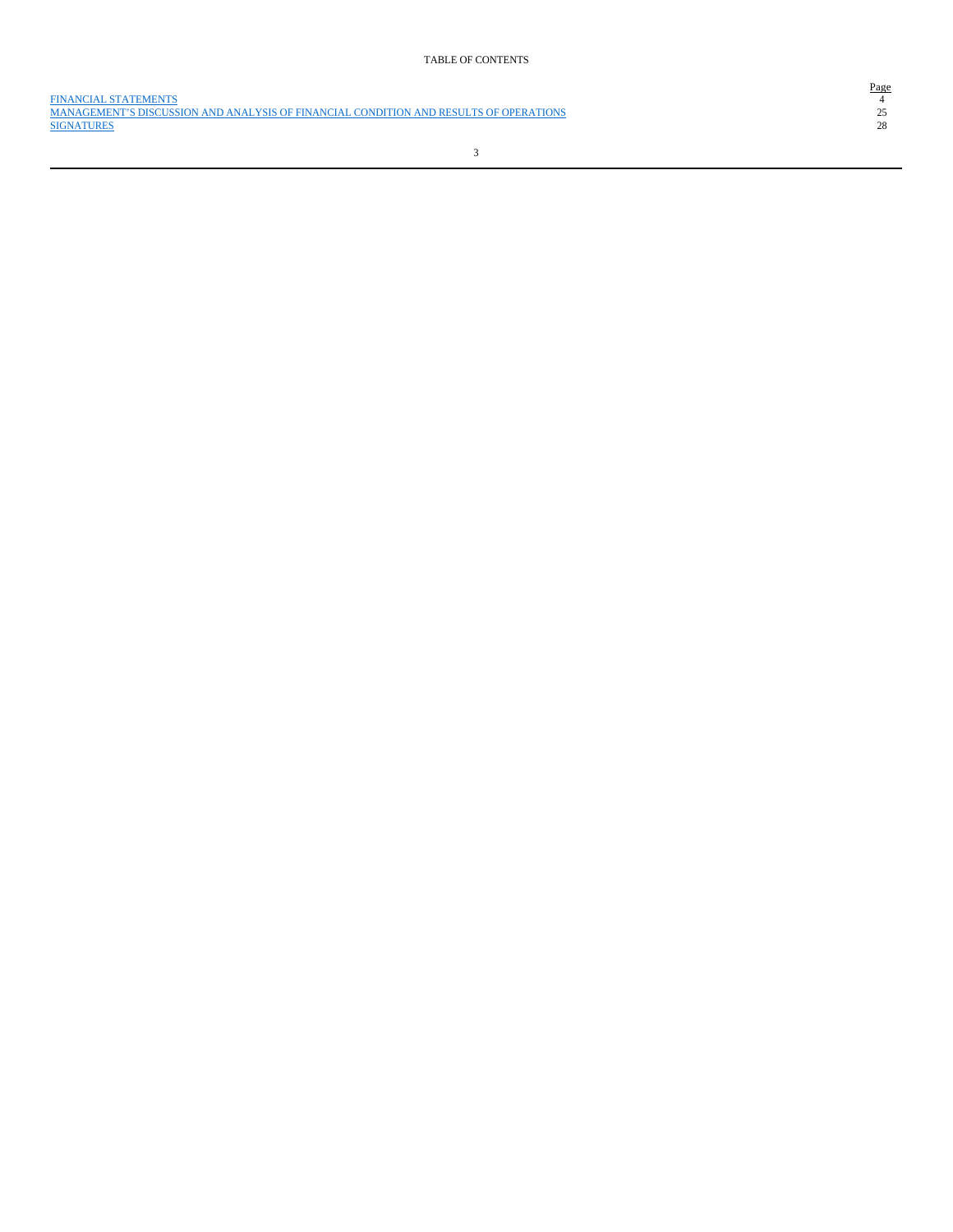# **ICTS INTERNATIONAL N.V AND SUBSIDIARIES**

# **CONSOLIDATED BALANCE SHEETS**

(US \$ in thousands, except share data) (Unaudited)

|                                                                          | June 30,<br>2020 | December 31,<br>2019      |          |
|--------------------------------------------------------------------------|------------------|---------------------------|----------|
|                                                                          |                  | (US \$ in thousands)      |          |
| <b>ASSETS</b>                                                            |                  |                           |          |
| <b>CURRENT ASSETS:</b>                                                   |                  |                           |          |
| Cash and cash equivalents                                                | \$<br>49,612     | $\mathbb{S}$              | 52,352   |
| Restricted cash                                                          |                  | 2,173                     | 2,493    |
| Accounts receivable, net                                                 | 26,204           |                           | 43,311   |
| Income tax receivable                                                    |                  |                           | 197      |
| Receivable from related party                                            |                  | 2,200                     | ÷.       |
| Prepaid expenses and other current assets                                | 13,100           |                           | 4,783    |
| Total current assets                                                     | 93.289           |                           | 103,136  |
| Deferred tax assets, net                                                 |                  | 460                       | 476      |
| Investments                                                              |                  | 2,128                     | 2,130    |
| Property and equipment, net                                              |                  | 4,284                     | 4,586    |
| Operating lease right of use assets                                      | 10,442           |                           | 10,367   |
| Goodwill                                                                 |                  | 681                       | 681      |
| Other assets                                                             | 2,143            |                           | 2,071    |
| Total assets                                                             | \$<br>113,427    | \$                        | 123,447  |
| <b>LIABILITIES AND SHAREHOLDERS' DEFICIT</b>                             |                  |                           |          |
| <b>CURRENT LIABILITIES:</b>                                              |                  |                           |          |
| <b>Bank</b> overdrafts                                                   | $\mathbb S$      | $\mathsf{\$}$<br>$\omega$ | 738      |
| Notes payable - banks                                                    |                  | 4,264                     | 19,908   |
| Accounts payable                                                         |                  | 8,998                     | 5,808    |
| Accrued expenses and other current liabilities                           | 43,070           |                           | 35,033   |
| Income tax payable                                                       |                  | 654                       | 162      |
| Value added tax (VAT) payable                                            | 12,059           |                           | 6,476    |
| Operating lease liabilities, current                                     |                  | 2,838                     | 2,725    |
| Loan payable                                                             | 1,121            |                           | 1,121    |
| Loan payable to related party                                            |                  | 628                       | 1,538    |
| Convertible notes payable to a related party                             | 2,000            |                           | 2,000    |
| Total current liabilities                                                | 75,632           |                           | 75,509   |
| Operating lease liabilities, non current                                 |                  | 7,512                     | 7,562    |
| Other liabilities                                                        | 1,847            |                           | 1,761    |
| <b>Total liabilities</b>                                                 | 84,991           |                           | 84,832   |
| <b>COMMITMENTS AND CONTINGENCIES</b>                                     |                  |                           |          |
|                                                                          |                  |                           |          |
| REDEEMABLE NON-CONTROLLING INTERESTS                                     | 74,703           |                           | 74,300   |
| <b>SHAREHOLDERS' DEFICIT:</b>                                            |                  |                           |          |
| Common stock, 0.45 Euro par value;                                       |                  |                           |          |
| 150,000,000 shares authorized as of June 30, 2020 and December 31, 2019; |                  |                           |          |
| 35,433,333 shares issued and outstanding as of June 30, 2020 and         |                  |                           |          |
| December 31, 2019                                                        | 18,120           |                           | 18,120   |
| Additional paid-in capital                                               | 26,972           |                           | 26,972   |
| Accumulated deficit                                                      | (83, 535)        |                           | (73,006) |
| Accumulated other comprehensive loss                                     |                  | (6,258)                   | (6,172)  |
| Non controlling interest in subsidaries                                  | (1, 566)         |                           | (1, 599) |
| Total shareholders' deficit                                              | (46, 267)        |                           | (35,685) |
| Total liabilities and shareholders' deficit                              | 113,427<br>\$    | \$                        | 123,447  |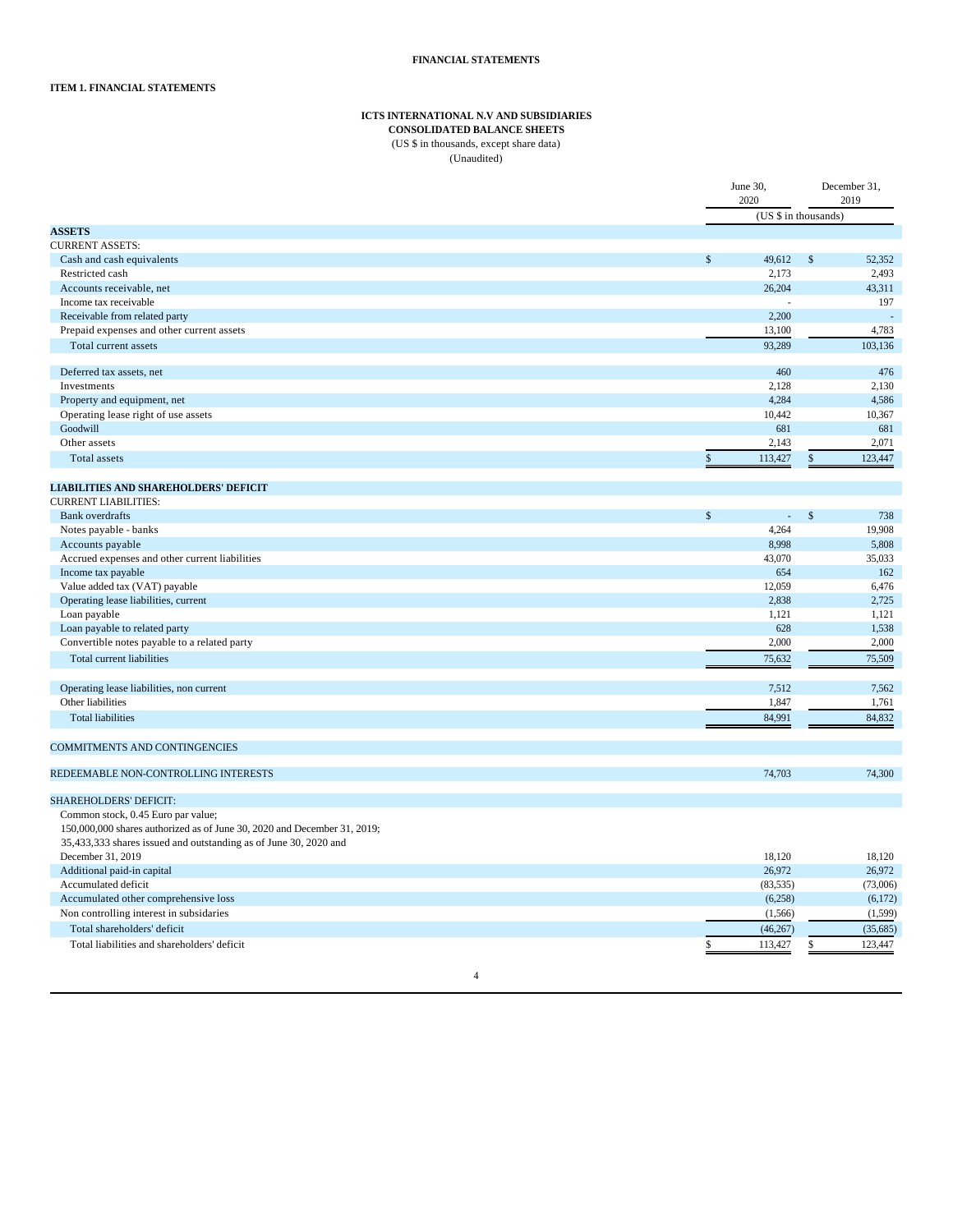# **CONSOLIDATED STATEMENTS OF OPERATIONS AND COMPREHENSIVE LOSS**

(US \$ in thousands, except share and per share data)

(Unaudited)

|                                                                                               |              | Six months ended<br>June 30, 2020 |               | Six months ended<br>June 30, 2019 |  |
|-----------------------------------------------------------------------------------------------|--------------|-----------------------------------|---------------|-----------------------------------|--|
| Revenue                                                                                       | \$           | 126,126                           | $\mathbb{S}$  | 164,492                           |  |
| Cost of revenue                                                                               |              | 111,343                           |               | 143,887                           |  |
| <b>GROSS PROFIT</b>                                                                           |              | 14,783                            |               | 20,605                            |  |
| Operating expenses:                                                                           |              |                                   |               |                                   |  |
| Research and development                                                                      |              | 3,880                             |               | 1,969                             |  |
| Selling, general and administrative                                                           |              | 19,466                            |               | 16,327                            |  |
| Total operating expenses                                                                      |              | 23.346                            |               | 18.296                            |  |
| OPERATING INCOME (LOSS)                                                                       |              | (8,563)                           |               | 2,309                             |  |
| Equity income (loss) from investment in affiliates                                            |              | (89)                              |               | 45                                |  |
| Other expenses, net                                                                           |              | 738                               |               | 2,049                             |  |
| INCOME (LOSS) BEFORE INCOME TAX EXPENSE                                                       |              | (9,390)                           |               | 305                               |  |
| Income tax expense                                                                            |              | 708                               |               | 962                               |  |
| <b>NET LOSS</b>                                                                               | \$           | (10,098)                          | $\mathbf{s}$  | (657)                             |  |
| Net profit attributable to non-controlling interests                                          |              | 431                               |               |                                   |  |
| NET LOSS ATTRIBUTABLE TO ICTS INTERNATIONAL N.V.                                              | \$           | (10,529)                          | $\mathbb{S}$  | (657)                             |  |
| LOSS PER SHARE - BASIC AND DILUTED                                                            |              |                                   |               |                                   |  |
| Net loss                                                                                      | \$           | (0.28)                            | $\mathbf{s}$  | (0.02)                            |  |
| Weighted average number of shares outstanding                                                 | \$           | 35,433,333                        | \$            | 28,926,925                        |  |
| <b>COMPREHENSIVE LOSS</b>                                                                     |              |                                   |               |                                   |  |
| Net loss                                                                                      | \$           | (10,098)                          | $\mathbb{S}$  | (657)                             |  |
| Other comprehensive loss - translation adjustments                                            |              | (99)                              |               | (4)                               |  |
| Comprehensive loss                                                                            | $\mathbf{s}$ | (10, 197)                         | $\mathbf{s}$  | (661)                             |  |
| Comprehensive income attributable to non controlling and redeemable non controlling interests |              | 418                               |               |                                   |  |
| COMPREHENSIVE LOSS ATTRUBUTABLE TO ICTS INTERNATIONAL N.V.                                    | \$           | (10,615)                          | <sup>\$</sup> | (661)                             |  |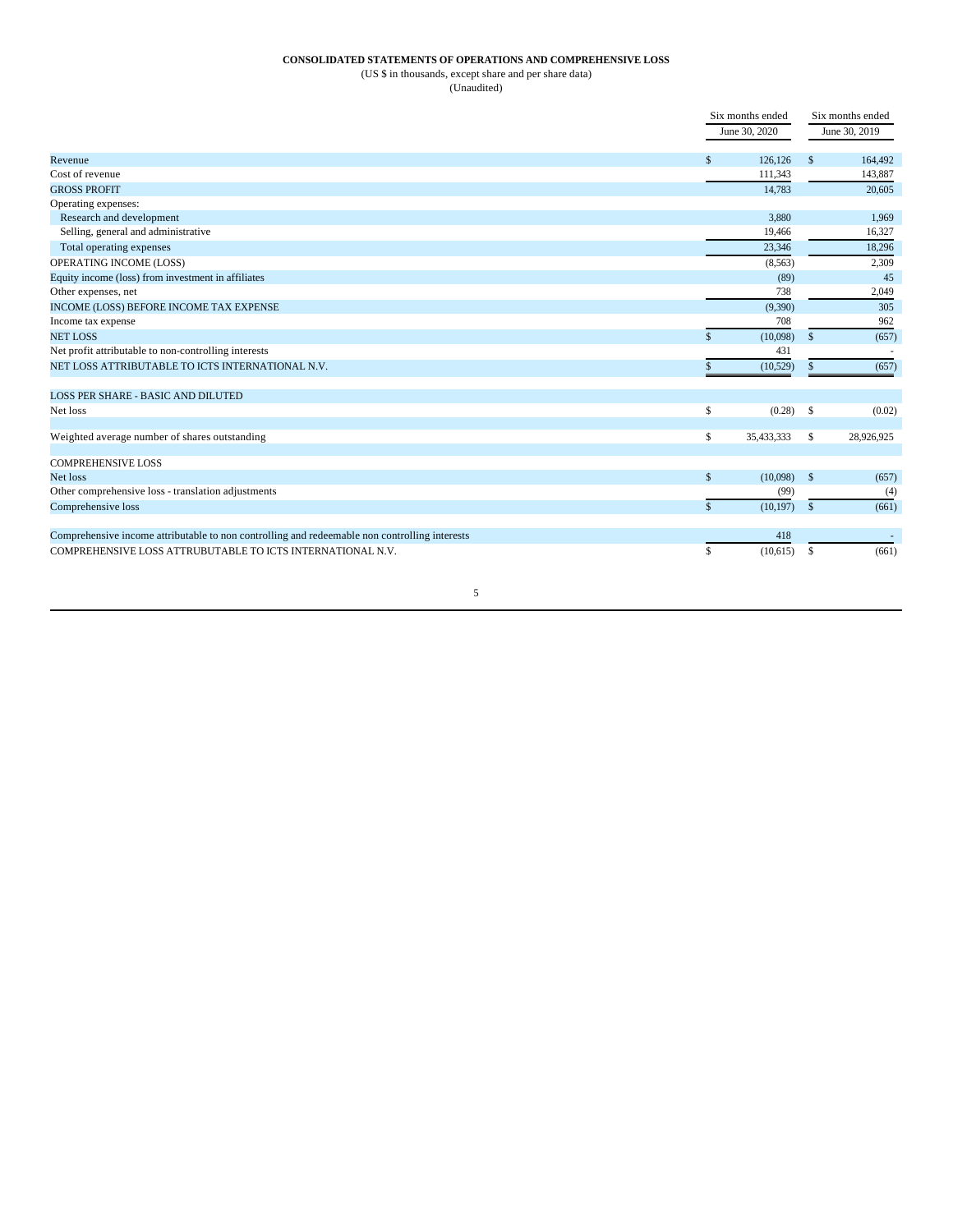## **ICTS INTERNATIONAL N.V AND SUBSIDIARIES CONSOLIDATED STATEMENTS OF SHAREHOLDERS' DEFICIT**

(US \$ in thousands, except share and per share data)

(Unaudited)

|                                                    | <b>Common Stock</b> |        | Additional<br>Paid-In | Accumulated | Accumulated<br>Other<br>Comprehensive | Non<br>Contriolling | Total<br>Shareholders' |
|----------------------------------------------------|---------------------|--------|-----------------------|-------------|---------------------------------------|---------------------|------------------------|
|                                                    | <b>Shares</b>       | Amount | Capital               | Deficit     | Loss                                  | Interest            | Deficit                |
| <b>BALANCE AT DECEMBER</b>                         |                     |        |                       |             |                                       |                     |                        |
| 31, 2018                                           | 25,100,000          | 12,896 | 23,457                | (64, 964)   | (6,245)                               |                     | (34, 856)              |
| Issuance of common stock                           | 6,852,364           | 3,483  | 606                   | ٠           | ٠                                     |                     | 4,089                  |
| Net loss                                           |                     |        |                       | (657)       | $\overline{\phantom{a}}$              |                     | (657)                  |
| Translation adjustment                             |                     |        |                       |             |                                       |                     |                        |
| BALANCE AT JUNE 30, 2019                           | 31,952,364          | 16,379 | 24,063                | (65, 621)   | (6,241)                               |                     | (31, 420)              |
| Issuance of common stock                           | 3,480,969           | 1,741  | 868                   |             | ٠                                     |                     | 2,609                  |
| Net income (loss)                                  |                     |        |                       | (7, 385)    |                                       | 15                  | (7,370)                |
| Sale of ABC Technologies<br>B.V. preferred shares, |                     |        |                       |             |                                       |                     |                        |
| series A-1, net                                    |                     |        | 2,041                 |             |                                       | (1,614)             | 427                    |
| <b>Translation adjustment</b>                      |                     |        |                       |             | 69                                    |                     | 69                     |
| <b>BALANCE AT DECEMBER</b><br>31, 2019             | 35,433,333          | 18,120 | 26,972                | (73,006)    | (6,172)                               | (1,599)             | (35,685)               |
| Net income (loss)                                  |                     |        |                       | (10, 529)   |                                       | 33                  | (10, 496)              |
| Translation adjustment                             |                     |        |                       |             | (86)                                  |                     | (86)                   |
| <b>BALANCE AT JUNE 30, 2020</b>                    | 35,433,333          | 18,120 | 26,972                | (83, 535)   | (6,258)                               | (1, 566)            | (46, 267)              |
|                                                    |                     |        | 6                     |             |                                       |                     |                        |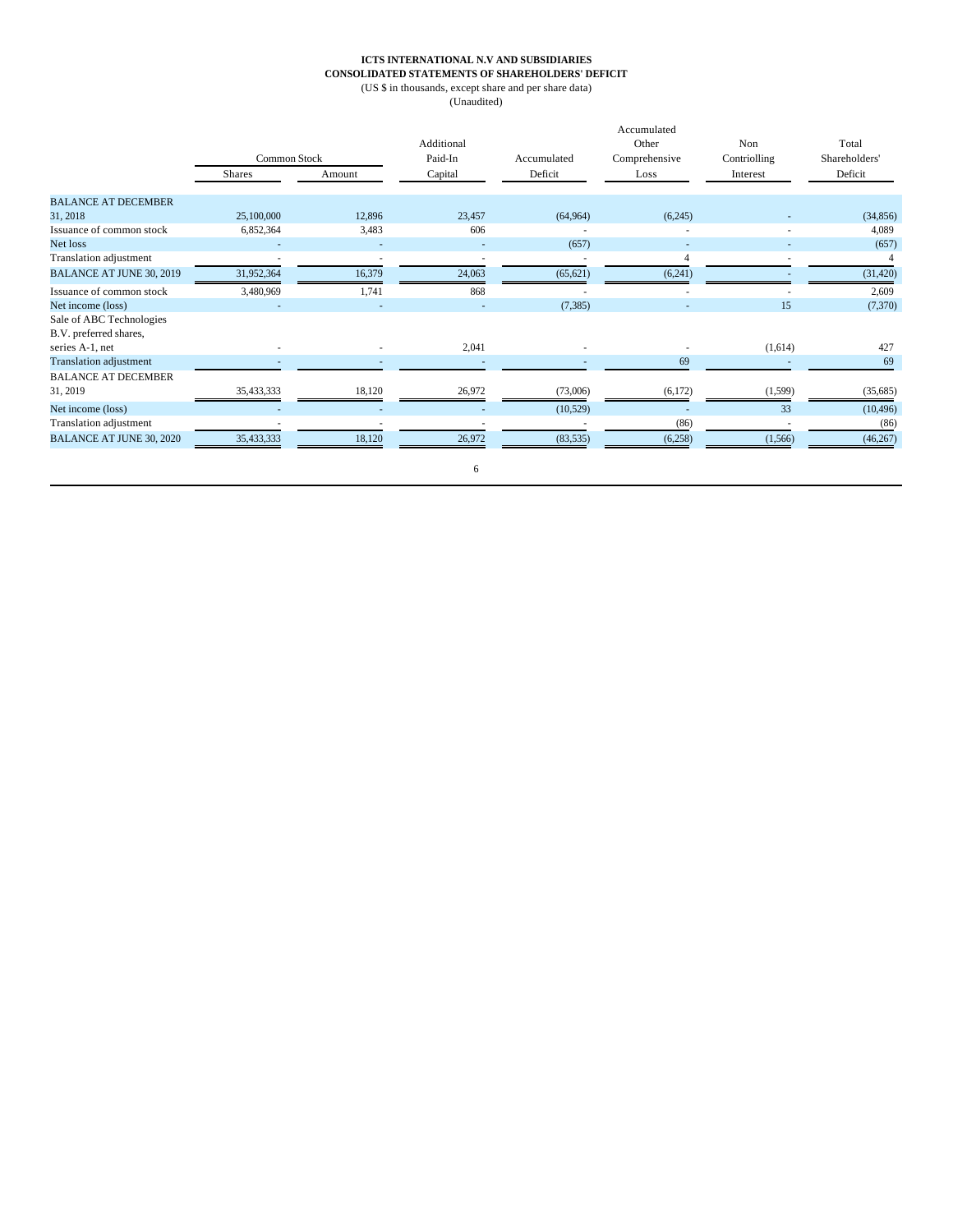#### **NOTE 1 – BASIS OF PRESENTATION**

#### *General*

The accompanying condensed unaudited consolidated financial statements for the six months ended June 30, 2020 have been prepared by the Company, in accordance with accounting principles generally accepted in the United States of America ("US GAAP") for financial information. These financial statements reflect all adjustments, consisting of normal recurring adjustments and accruals, which are, in the opinion of management, necessary for a fair presentation of the financial position of the Company as of June 30, 2020 and the results of operations for the six months then ended. Accordingly, certain information and footnote disclosures normally included in annual financial statements prepared in accordance with US GAAP have been condensed or omitted. The results of operations presented are not necessarily indicative of the results to be expected for future quarters or for the year ending December 31, 2020.

The following discussion and analysis should be read in conjunction with the financial statements, related notes and other information included in this report and with the Risk Factors included in Part 1 Item 3 in our Annual Report on Form 20-F for the year ended December 31, 2019, filed with the SEC.

This Report contains statements that may constitute "forward-looking statements". Generally, forward-looking statements include words or phrases such as "anticipates," "believes," "estimates," "expects," "intends," "plans," "projects," "could," "may," "might," "should," "will", the negative of such terms, and words and phrases of similar import. Such statements are based on management's current expectations and are subject to a number of risks and uncertainties. These risks and uncertainties could cause our actual results to differ materially from those described in the forward-looking statements. Any forward-looking statement represents our expectations or forecasts only as of the date it was made and should not be relied upon as representing its expectations or forecasts as of any subsequent date. Except as required by law, we undertake no obligation to correct or update any forward-looking statement, whether as a result of new information, future events or otherwise, even if our expectations or forecasts change.

#### *Reclassification*

Certain amounts have been reclassified in prior years balance sheets and statements of operations to conform with current period presentation.

#### **NOTE 2 – ORGANIZATION**

#### *Description of Business*

ICTS International N.V. ("ICTS") was established by the Department of Justice in Amstelveen, Netherlands on October 9, 1992. ICTS and subsidiaries (collectively referred to as, the "Company" or "ICTS") operates in three reportable segments: (a) Corporate (b) Airport security and other aviation services and (c) Authentication technology.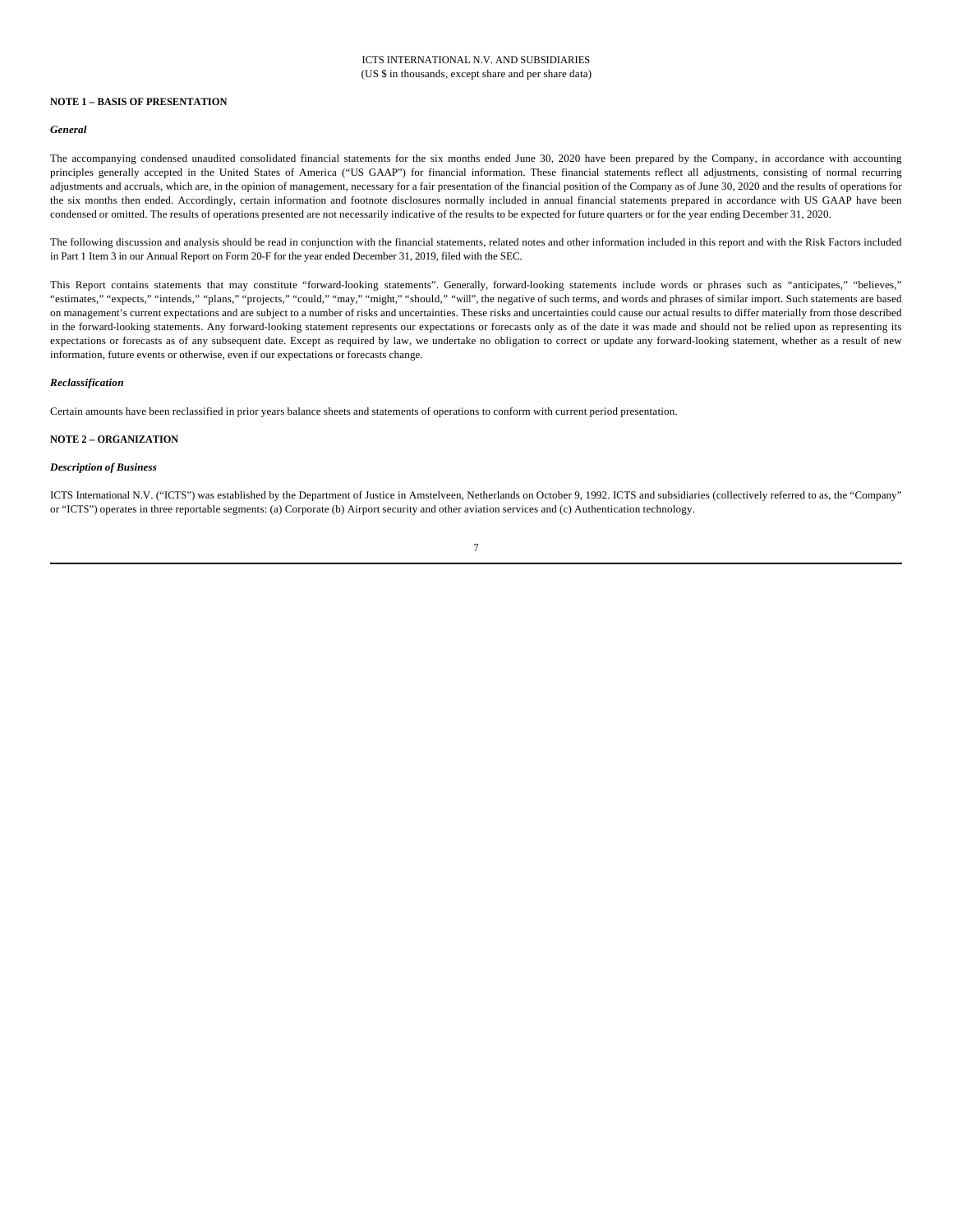#### **NOTE 2 – ORGANIZATION (CONTINUED**)

#### *Description of Business (continued)*

The corporate segment does not generate revenue and contains primarily non-operational expenses. The airport security and other aviation services segment provide security and other services to airlines and airport authorities, predominantly in Europe and the United States of America. The authentication technology segment is predominantly involved in the development and sale of authentication and identity security software to financial and other institutions, predominantly in the Unites States of America and Europe.

#### *Liquidity and Financial Condition*

Accounting Standard Update ("ASU") 2014-15, Disclosure of Uncertainties about an Entity's Ability to Continue as a Going Concern requires a Company's management to assess an entity's ability to continue as a going concern, and to provide related footnote disclosure in certain circumstances, as following:

As of June 30, 2020, and December 31, 2019, the Company has a working capital of \$17,657and \$27,627 and shareholders deficit of \$46,267 and \$35,685, respectively. During the periods ended June 30, 2020 and 2019, the Company incurred net losses of \$10,098 and \$657, respectively.

The Company has a line of credit in the Netherlands up to €12,000 (\$13,453 as of June 30, 2020), which will expire in March 2021 and additional line of credit in the United States of America up to \$10,000, which will expire in October 2021 (see note 7). The Company is negotiating with the lender in the Netherlands the future of the line of credit. In addition, the Company anticipates that it will be able to extend its line of credit in the United States of America.

The COVID-19 outbreak has developed rapidly in 2020, with a significant number of infections. The Company is dependent mostly in Europe and the United States of America for its business on the airline industry. In addition, the decisions taken by various governments have affected economic activity and the Company's business as following:

- Decrease of travel by flights, reducing the demand for services the Company provide as part of its Airport Security and other aviation services. As a result, our cumulative revenues in the first six months at 2020 was \$38,366 lower than our 2019 revenues in the same period with the major negative impact identified from March onwards. Many of the Company's employees were laid off and / or ordered to stay home. The Company's operating results have declined significantly in 2020 and our liquidity has been negatively impacted.
- Governments in some of the countries in which we operate have also announced the implementation of government assistance measures, which have mitigated the impact of the COVID-19 outbreak on our results and liquidity as following:
	- o In the United States of America, the Government has approved a payroll support of \$13,680 to the American subsidiary of the Company under few conditions. As of June 30, 2020, the American subsidiary received \$6,840 and as of December 1, 2020 the full amount of \$13,680 was received. For the period ended June 30, 2020 an amount of \$2,492 was recognized in the consolidated statement of operations and \$4,358 is recorded as accrued expenses (see note 8). The payroll support reduces the payroll costs of the Company in its consolidated statement of operations at the time it is being paid to employees.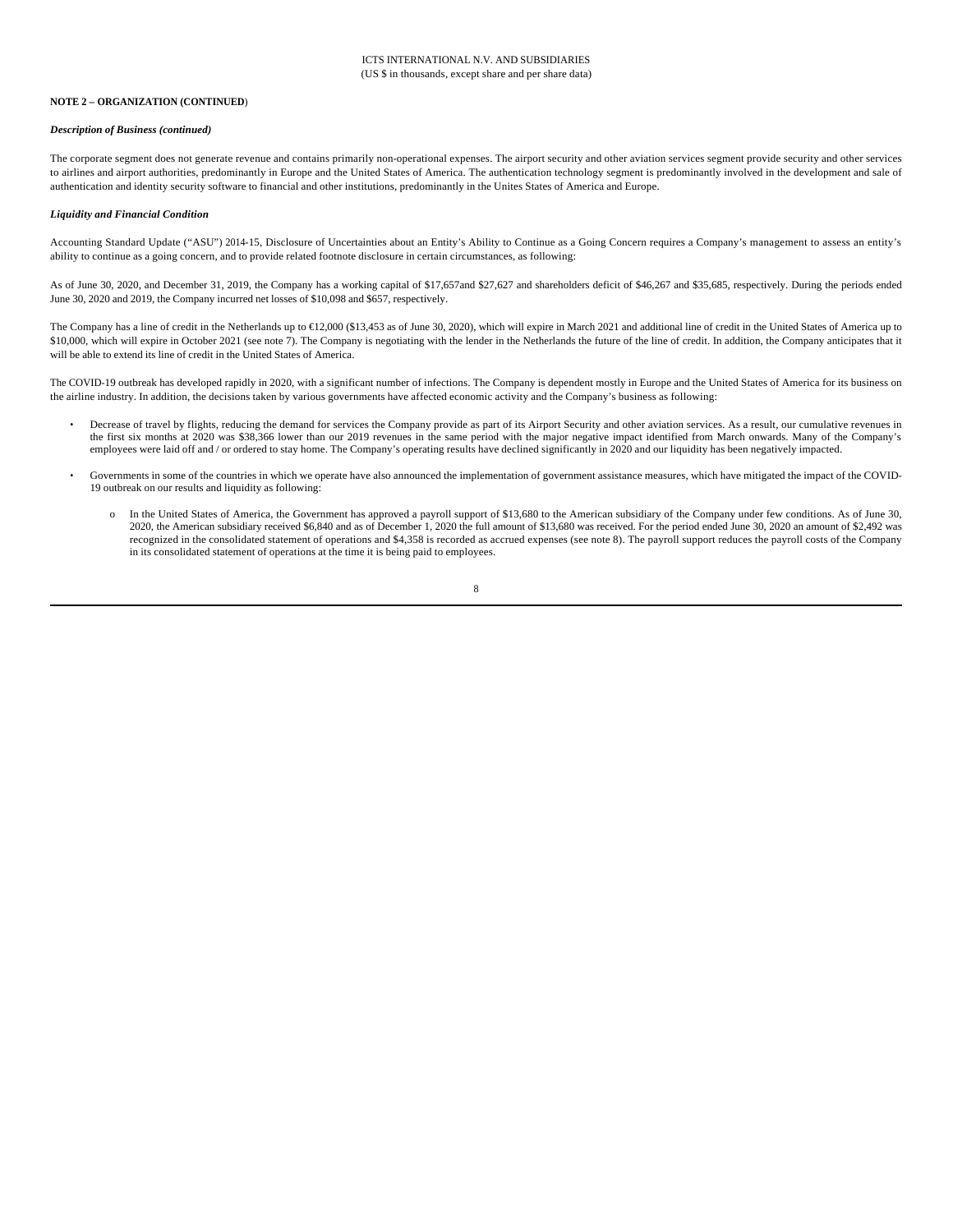#### **NOTE 2 – ORGANIZATION (CONTINUED**)

#### *Liquidity and Financial Condition (continued)*

- o In the Netherlands, as of June 30, 2020, the Company has received a support of €6,809(\$7,633 as of June 30, 2020) under few conditions, for the period of April 1, 2020 until June 30, 2020. The final amount of the Dutch governmental assistance will be determined by the government based on different variables. The relevant information to determine the final amount should be sent to the government, no later than June 2021. The support for the period April – June 2020 can be up to  $\mathcal{R}_2$ , 511(\$9,541 as of June 30, 2020). For the period ended June 30, 2020, an amount of €6,861(\$7,692 as of June 30, 2020) was recognized in the consolidated statement of operations and €52(\$58 as of June 30, 2020) is recorded as prepaid expenses and other current assets. During July, 2020 additional governmental assistance up to €10,575 (\$12,730 as of December 1, 2020) for the period July 1, 2020 until October 31, 2020 was approved. Out of this amount €8,460(\$10,184 as of December 1, 2020) was already received however, the final amount will be determined by the government in the future based on different variables. The relevant information to determine the final amount should be sent to the government, no later than January 2022. The Dutch government already published the terms for the extension of the governmental support for the period between November 1, 2020 and June 30, 2021. The Company is in process of applying for this support. The payroll support reduces the payroll costs of the Company in its consolidated statement of operations at the time it is being paid to employees. In addition, the Dutch government agreed to postpone the payment date of wage taxes, social security payments and VAT to June 30, 2021 and then it can be paid in up to 36 monthly installments. The Company has accrued in its books as of June 30, 2020 payments for wage taxes, social security and VAT of €1,630 (\$13,038 as of June 30, 2020).
- o In Germany, the employees are eligible for payroll support as part of temporary unemployment. The German support program allows company to temporarily reduce the contractual hours of employees if certain requirements are met. In such case the employees are entitle for payroll support up to 60% of the employee's payroll, on individual basis. The employees can get the governmental support in two ways: (a) directly from the government although then payment might be delayed up to three months or; (b) the Company pays to the employee its full regular salary and get reimbursed later on by the government. The Company has applied for the second option starting April 2020 (see note 3). In this case the payroll support does not affect the consolidated statements of operations. In addition, the payment date for social security payments for the months March-June 2020 was postponed and should be paid in installments between July 2020 until August 2021. The Company has accrued in its books as of June 30, 2020 payments for social security and VAT of  $\text{E}15,600$  (\$17,489 as of June 30, 2020).
- Depending on the duration of the COVID-19 crisis and continued negative impact on economic activity, the Company might experience further negative results and liquidity restrains. The exact impact on our activities cannot be predicted.

#### Alternate Sources of Liquidity

In July 2019, ABC Technologies B.V. ("ABC"), a subsidiary of ICTS issued preferred shares to an investor for a subscription price of \$60 million in cash representing 24% of the outstanding share capital of ABC and 23.077% of the outstanding share capital of ABC and its subsidiary on a fully diluted basis. ABC will retain \$20 million on the sale proceeds for general working capital purposes and \$40 million were transferred to its parent company, ICTS International N.V. In July 2019, the Company repaid \$30 million to the entity related to the main shareholder who provided the Company loans as convertible notes In November 2019, ABC issued preferred shares to a new investor for a subscription price of \$20 million in cash representing 7.401% of the outstanding share capital of ABC and 7.143% of the outstanding share capital of ABC and its subsidiaries on a fully diluted basis (see note 11).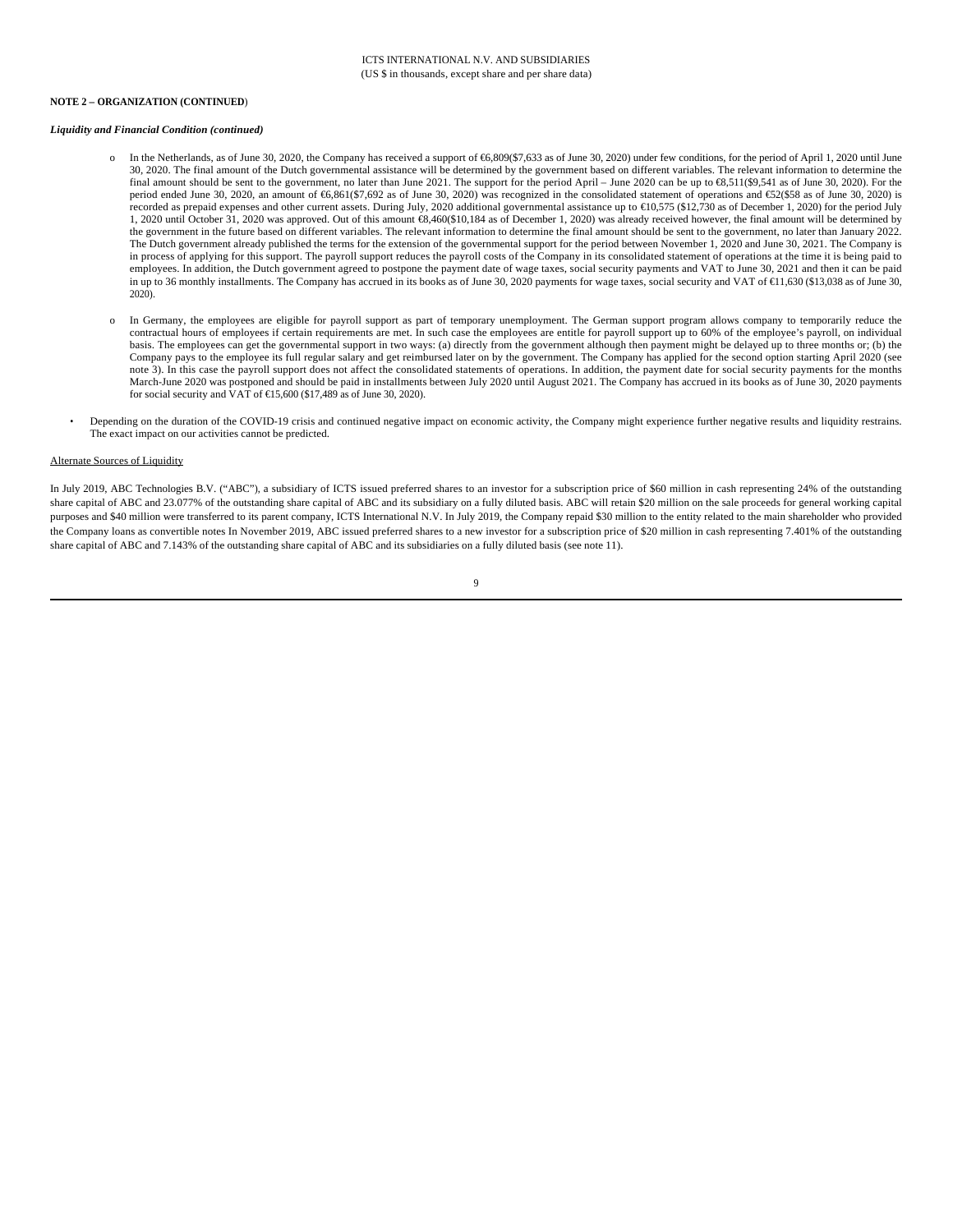#### **NOTE 2 – ORGANIZATION (CONTINUED**)

#### Alternate Sources of Liquidity (continued)

In October 2020, the Company extended the agreement with the entity related to the main shareholder to extend the period of the loan and the convertible notes until January 1, 2022. The maximum amount of the loans and the convertible notes will be \$3,000, excluding interest (see note 10).

The Company's business plan projects income from operations (including the current known and approved governmental support programs) and positive cash flows from operations. Management also believes that it will receive continued support in order to finance its operations. There can be no assurance that management will be successful in achieving its business plan.

#### **NOTE 3 – PREPAID EXPENSES AND OTHER CURRENT ASSETS**

|                                            | <b>June 30,</b><br>2020 | December 31,<br>2019 |
|--------------------------------------------|-------------------------|----------------------|
| Receivable from the Dutch authorities (1)  | 7,287                   | 1,682                |
| Receivable from the German authorities (2) | 1,868                   | $\sim$               |
| Other                                      | 3,945                   | 3,101                |
|                                            | 13,100                  | 4,783                |

(1) In the Netherlands, certain payments are being done by the customers directly into restricted bank accounts that can be used only in order to make certain payments to the local authorities. From time to time, the Company can request from the tax authorities to transfer certain amounts from those restricted accounts into the regular operating bank accounts of the Company, however, the money has to be transferred first to the tax authorities. Once the transaction is being approved by them, they make the transfer to the regular operating bank account.

(2) As part of the COVID 19 the German authorities support employees, in certain circumstances, by paying them up to sixty percent of their monthly salary (on individual basis). Payment is being done by the Company to the employees and the German government pay the amount back to the Company.

#### **NOTE 4 – INVESTMENTS**

#### *Artemis Therapeutics, Inc.*

As of June 30, 2020, the Company owns 198,311 shares or 3.8% of the outstanding common stock of Artemis Therapeutics, Inc ("ATMS").

The Company suspended its use of the equity method to accounting for this investment in 2007 after its investment balance was reduced to zero.

As of June 30, 2020, and December 31, 2019, the Company's share of the underlying net assets of ATMS does not exceed the Company's carrying value of its investment in ATMS (\$0 as of June 30, 2020 and December 31, 2019). The market value of the Company's investment in ATMS as of June 30, 2020 and December 31, 2019 is \$48 and \$10, respectively.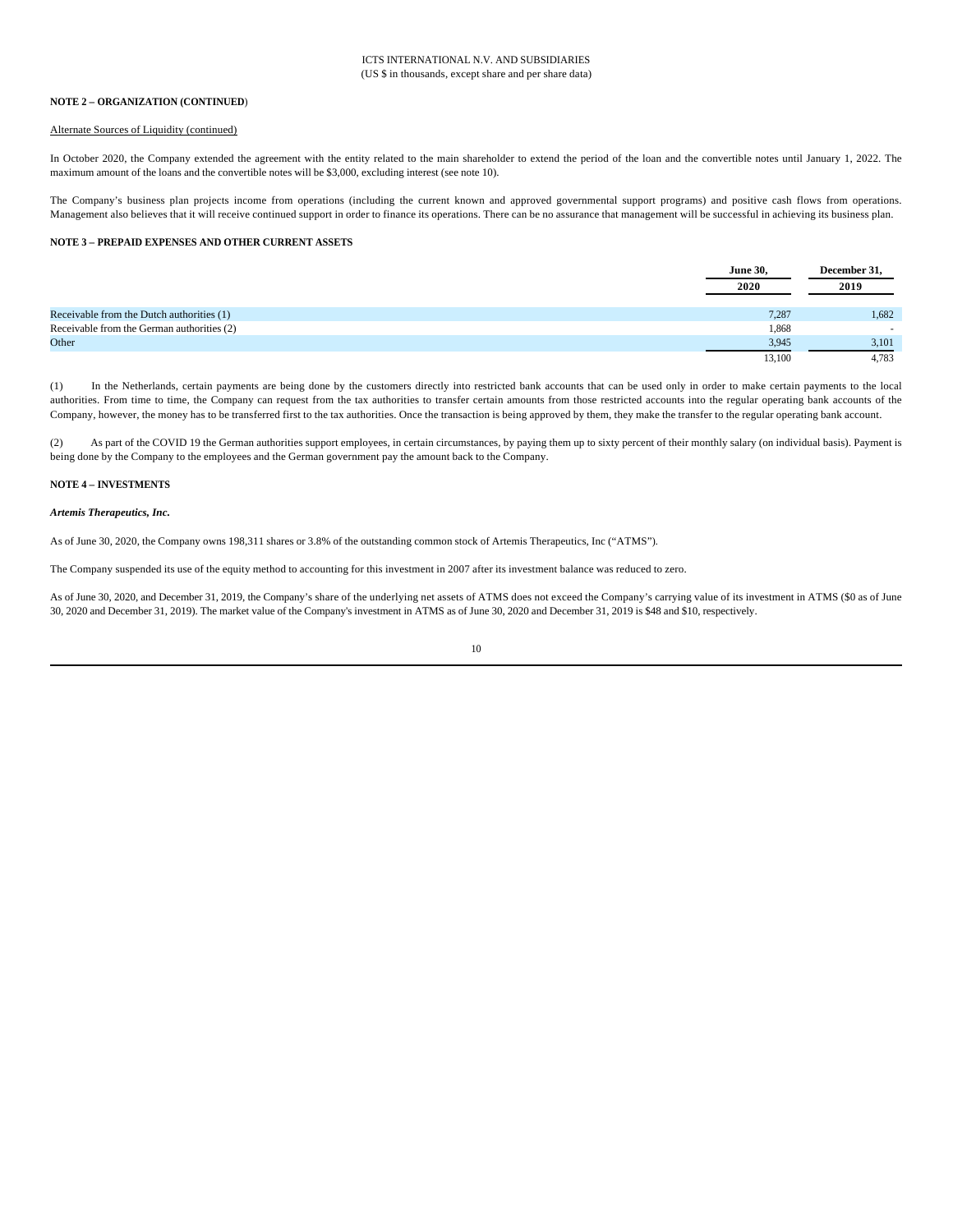#### **NOTE 4 – INVESTMENTS (CONTINUED)**

The Company evaluated the stock price of ATMS, but as the number of shares that are being traded is low and as ATMS still does not have any revenue the Company determined that the value of the investment is impaired and accordingly, valued the investment at zero.

#### *Freezone I-SEC Korea Inc.*

In April 2018, the Company signed a Joint Venture Agreement with a South Korean Company in order to establish a Joint Venture Company ("JVC") and to provide aviation security and nonsecurity services in South Korea. Each one of the parties holds 50% (fifty percent) of the JVC's equity. The Company uses the equity method for this investment. As of June 30, 2020, and December 31, 2019, the Company's investment is approximately 363,640 and 381,332 KRW respectively (\$303 as of June 30, 2020 and \$330 as of December 31, 2019). For the periods ended June 30, 2020 and 2019, the Company recognized a profit (loss) in its consolidated statement of operations of (17,659) and 50,073 KRW, respectively (\$(14) and \$45 as of June 30, 2020, and 2019 respectively) from its investment in the JVC.

#### *Arrow Ecology & Engineering Overseas (1999)*

In December 2019, the Company invested an amount of \$1,750 in Arrow Ecology & Engineering Overseas (1999) Ltd ("Arrow"), a limited company incorporated in Israel. Arrow develops and operates a sustainable green process to recycle mixed and sorted municipal solid waste. The Company purchased few types of shares representing 23.3% of Arrow's equity for an amount of \$22 and shareholders loans were purchased for a price of \$1,728. The Company uses the equity method for this investment. For the period ended June 30, 2020, the Company recognized loss in its consolidated statement of operations of \$75 from its investment in Arrow.

The Company has an agreement with an entity related to its main shareholder, according to which, if the value of the investment decrease, the related party entity has guaranteed to repurchase this full investment at a minimum amount of \$1,750. The guarantee is effective immediately as of the date of purchase and terminates after three years. Some Directors and managers of Arrow are related parties of the Company.

#### **NOTE 5 - PROPERTY AND EQUIPMENT**

Property and equipment is as follows:

|                                                 |  | June 30, |      | December 31, |  |
|-------------------------------------------------|--|----------|------|--------------|--|
|                                                 |  | 2020     | 2019 |              |  |
| Office, equipment and facilities                |  | 9,293    |      | 8,866        |  |
| Internal-use software                           |  | 595      |      | 595          |  |
| Vehicles                                        |  | 1,858    |      | 1,870        |  |
| Leasehold improvements                          |  | 2,360    |      | 2,352        |  |
|                                                 |  | 14,106   |      | 13,683       |  |
| Less: accumulated depreciation and amortization |  | 9,822    |      | 9,097        |  |
| Total property and equipment, net               |  | 4.284    |      | 4,586        |  |

Depreciation and amortization expense are \$1,029, and \$828 for the periods ended June 30, 2020 and 2019, respectively.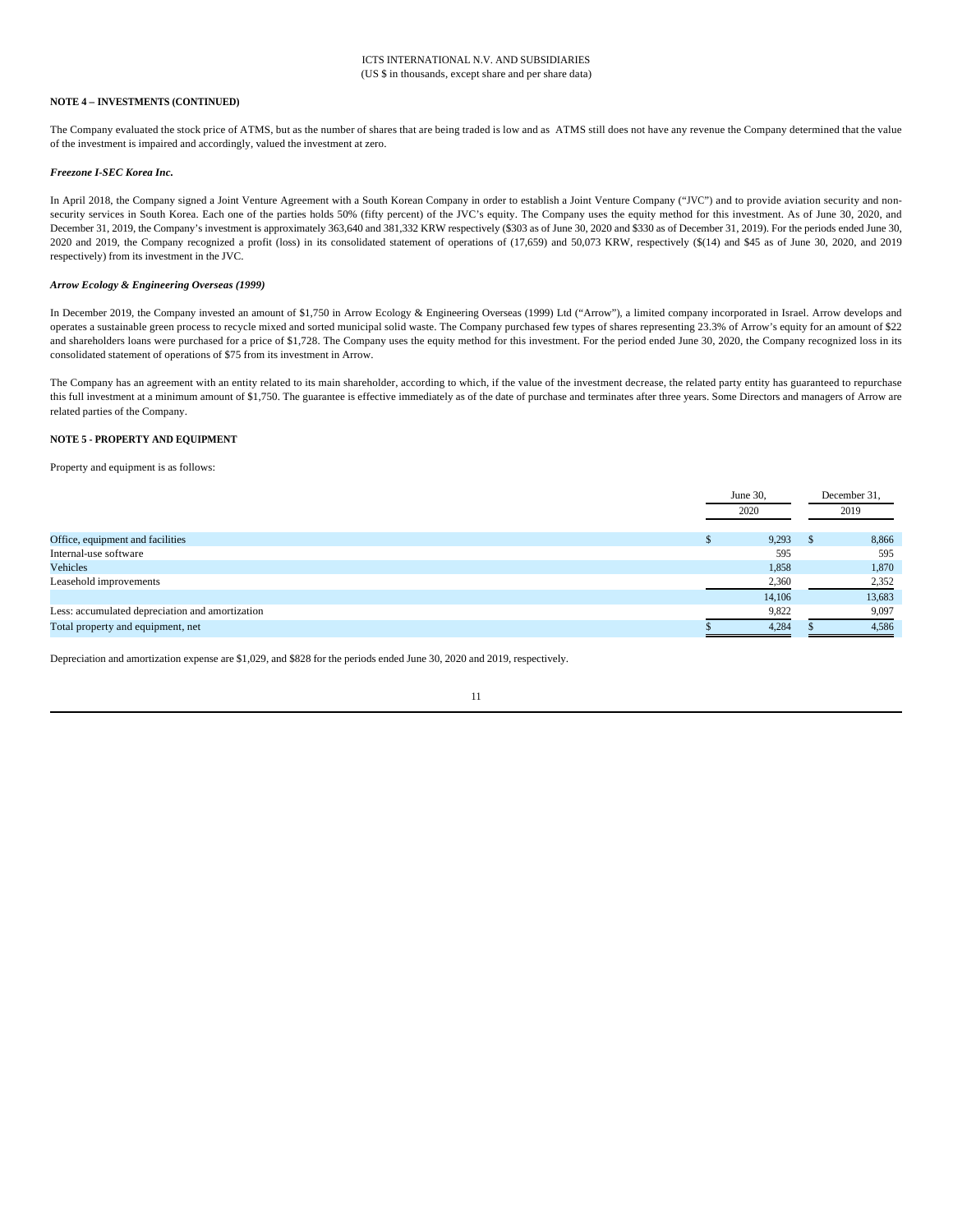# ICTS INTERNATIONAL N.V. AND SUBSIDIARIES (US \$ in thousands, except share and per share data)

# **NOTE 6 – LEASES**

The table below presents the effects on the amounts relating to the Company's total lease cost:

|                                                                              | Period ended June | Year ended June |  |
|------------------------------------------------------------------------------|-------------------|-----------------|--|
|                                                                              | 30, 2020          | 30, 2019        |  |
| Operating lease cost                                                         | 1,904             | 1,613           |  |
| Short-term lease cost                                                        | 735               | 411             |  |
| Total lease cost                                                             | 2,639             | 2,024           |  |
| Other information:                                                           |                   |                 |  |
| Cash paid for amounts included in the measurement of Lease liabilities:      |                   |                 |  |
| Operating cash flows from operating leases                                   | \$<br>1,906       | 2,024           |  |
| Right-of-use assets obtained in exchange for new operating lease liabilities | \$<br>1,736       | 426             |  |
| Weighted-average remaining lease term - operating leases                     | 4.7 years         | 5.2 years       |  |
| Weighted-average discount rate - operating leases                            | 4.9%              | 4.8%            |  |

Supplemental balance sheet information related to operating leases was as follows:

|                                   | June 30, 2020 | December 31, 2019 |  |
|-----------------------------------|---------------|-------------------|--|
| Operating lease ROU assets        | 10.442        | 10.367            |  |
|                                   |               |                   |  |
| Other current liabilities         | 2,838         | 2,725             |  |
| Operating lease liabilities       | 7.512         | 7.562             |  |
| Total operating lease liabilities | 10,350        | 10,287            |  |

Maturities of operating lease liabilities as of June 30, 2020 were as follows:

| Year ending December 31,                            |        |
|-----------------------------------------------------|--------|
| 2020 (excluding the six months ended June 30, 2020) | 1,729  |
| 2021                                                | 2,607  |
| 2022                                                | 1,858  |
| 2023                                                | 1,637  |
| 2024                                                | 1,347  |
| Thereafter                                          | 2,122  |
| Total future minimum lease payments                 | 11,300 |
| Less: imputed interest                              | 950    |
| Total                                               | 10.350 |

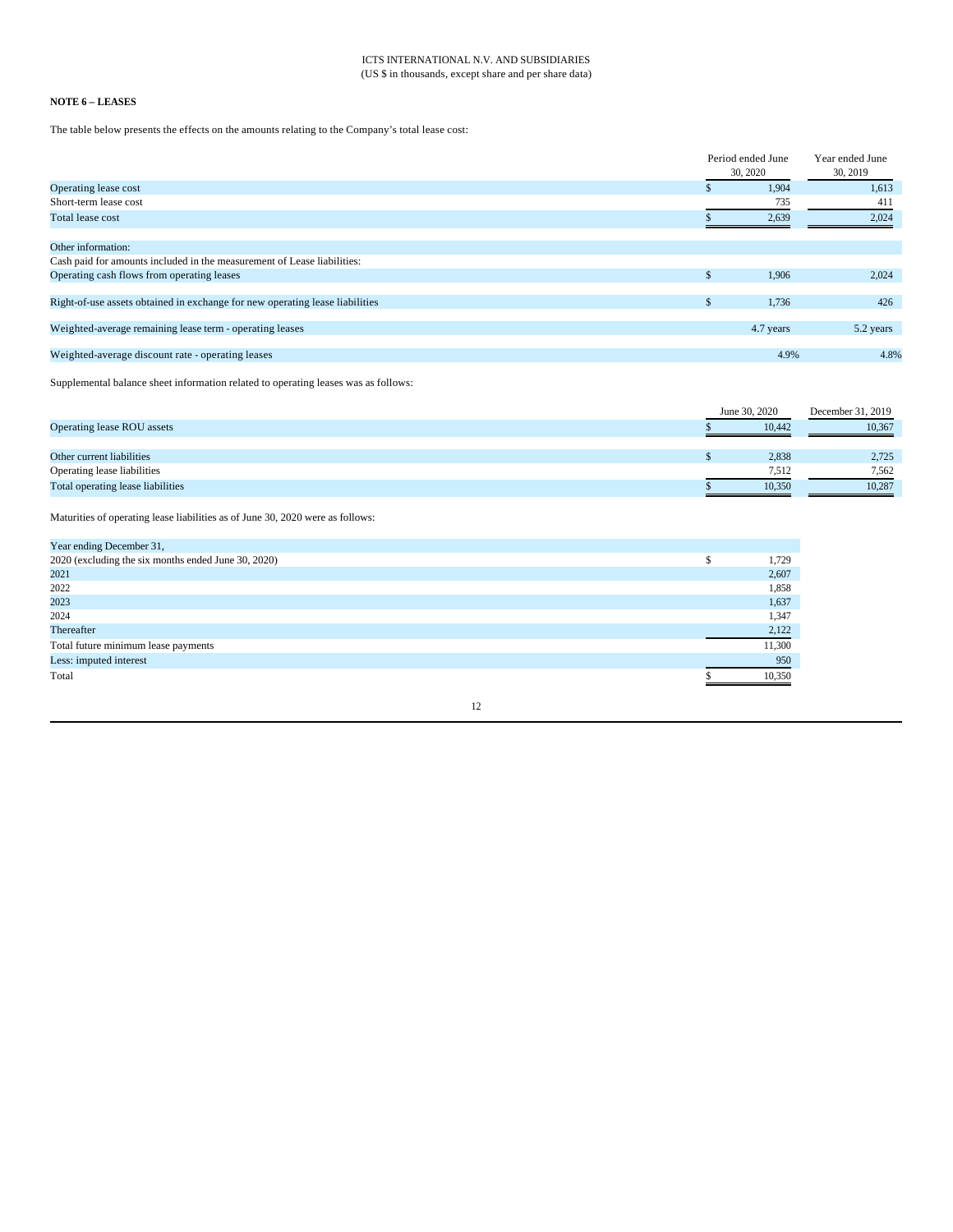#### **NOTE 7 – NOTES PAYABLE – BANKS**

#### *United States of America*

The Company's U.S. subsidiary is a party to a credit facility with a commercial lender, which provides a maximum borrowing capacity up to \$10,000, subject to a borrowing base limitation. The borrowing base limitation was equivalent to: (i) 85% of eligible accounts receivable, as defined, plus (ii) 80% of eligible unbilled receivables, as defined, plus (iii) 95% of a \$500 standby letter of credit that was provided to the lender by an entity related to the main Shareholder. Borrowings under the credit facility are secured by the U.S. subsidiary's accounts receivable, unbilled receivables, equipment, cash and the \$500 letter of credit that was provided to the lender by an entity related to the main Shareholder.

In December 2019, the Company replaced the \$500 stand by letter of credit which was provided to the lender by an entity related to the Company's main shareholder to a letter of credit, provided by the Company and with the same terms.

As of June 30, 2020, and December 31, 2019, the Company had approximately \$1,875 and \$6,475, respectively, outstanding under line of credit arrangement. As of June 30, 2020, and December 31, 2019, the Company had \$196 and \$3,525, respectively, in unused borrowing capacity under the line of credit facility.

Borrowings made under the credit facility bear interest, which is payable monthly, at LIBOR plus 3% per annum (3.2% as of June 30, 2020).

The Company is required to maintain a minimum fixed charge coverage ratio. The credit facility expires in October 2021. During the year ended December 31, 2019, the Company was not in compliance of certain financial covenants, and a waiver was obtained from the commercial lender.

#### *Europe*

The Company had a credit arrangement with a commercial bank, to provide it with up to €12,000 (\$13,453 as of June 30, 2020) in borrowings until further notice. Borrowings under the line of credit bear interest at one-month EURIBOR plus 3.5% (3.5% as of June 30, 2020). The Company was also subject to an unused line fee of 0.75% per annum, which is payable quarterly. The line of credit is secured by accounts receivable of five of the Company's European subsidiaries and tangible fixed assets of three of the Company's European subsidiaries. The line of credit cannot exceed 80% of the borrowing base.

In April 2019, the Company amended the line of credit agreement with the commercial bank in order to temporarily increase the line of credit up to €16,000 (\$17,936 as of December 31, 2019) under the same terms and conditions through September 2019.

In addition to the line of credit arrangement, a guarantee facility of €2,500 (\$2,803 as of June 30, 2020) was provided to the Company by the same commercial bank. As of June 30, 2020, and December 31, 2019, the Company had €2,263 and €2,316 (\$2,537 and \$2,596 as of June 30, 2020 and December 31, 2019), respectively, of outstanding guarantees under the guarantee facility, which related to leases and performance guarantees for contracts.

In May 2020, the Company renewed its line of credit facility agreement with the commercial bank. The new arrangement provides it with up to €12,000 (\$13,453 as of June 30, 2020) in borrowings until March 2021. Borrowings under the line of credit bear interest at one-month EURIBOR plus 4.8% with a minimum of 4.8% per annum (4.8% as of June 30, 2020). The Company is also subject to unused line fee of 0.75% per annum, which is payable quarterly. The line of credit is secured by accounts receivable of six of the Company's European subsidiaries, tangible fixed assets and a bank guarantee of €2,000 (\$2,242 as of June 30, 2020) provided by a company related to the main shareholder (see note 10).

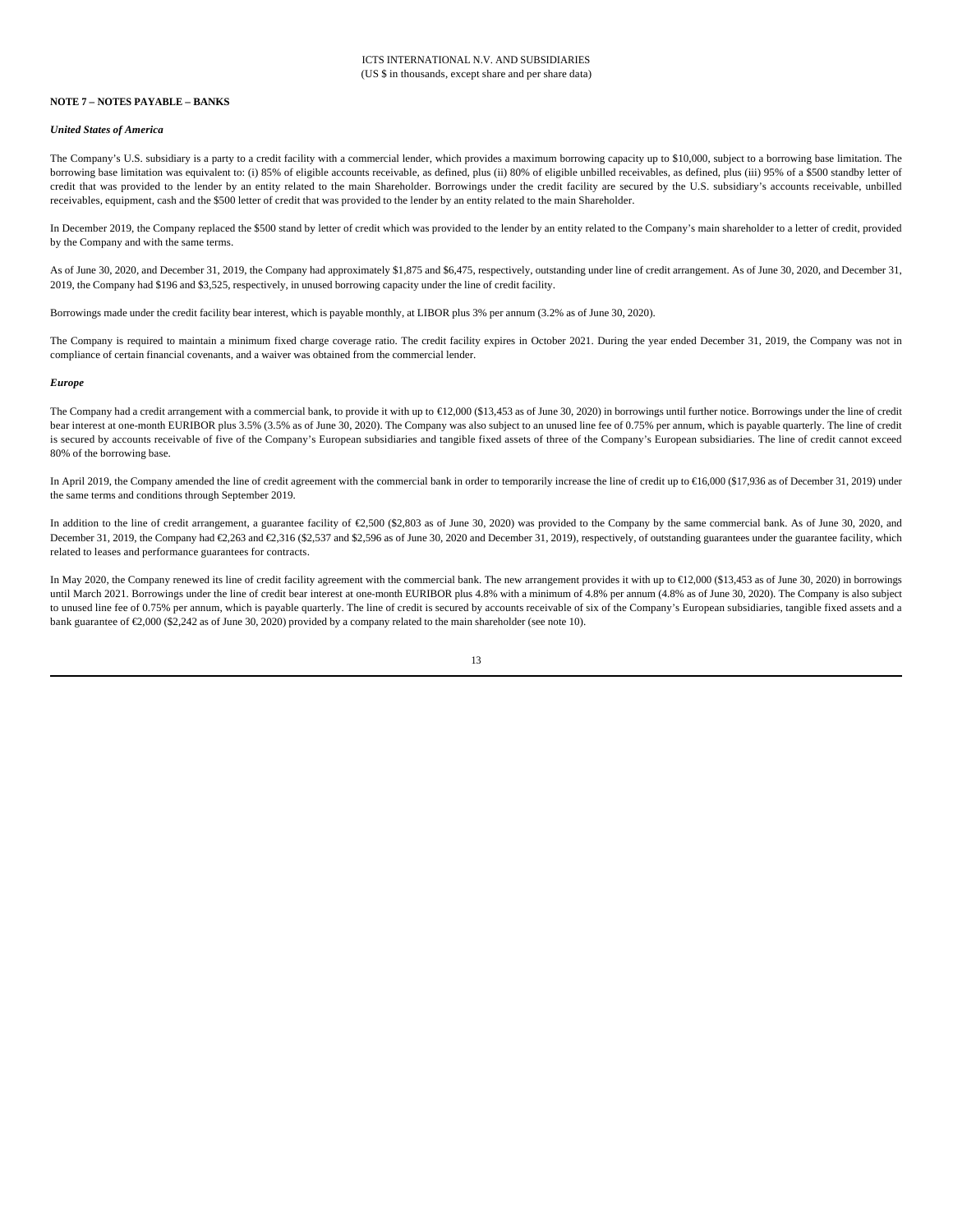#### **NOTE 7 – NOTES PAYABLE – BANKS (CONTINUED)**

#### *Europe (continued)*

The line of credit cannot exceed 70% of the borrowing base. As part of the agreement, also the guarantee facility of €2,500 was renewed until March 2021, with an interest of 2.5% per annum and an unused line fee of 0.75% per annum which is payable quarterly.

As of June 30, 2020, and December 31, 2019, the Company had €1,925 and €1,872 (\$2,158 and \$13,313 as of June 30, 2020 and December 31, 2019), respectively, in outstanding borrowings under the line of credit arrangement.

The Company has an additional credit arrangement in Sweden to provide it with up to 2,000 SEK (\$213 as of June 30, 2020) in borrowings. Borrowings under the line of credit bear annual interest of 2.8% and subject to annual extension by the financial institution. The line of credit is secured by accounts receivable of the Swedish subsidiary.

As of June 30, 2020, and December 31, 2019, the Company had 2,168 SEK and 1,115 SEK (\$231 and \$120 as of June 30, 2020 and December 31, 2019) respectively in outstanding borrowings under the line of credit facility. The Sweden subsidiary had as of June 30, 2020 an over advance of 168 SEK (\$18) which was subsequently repaid.

# **NOTE 8 - ACCRUED EXPENSES AND OTHER CURRENT LIABILITIES**

Accrued expenses and other current liabilities are as follows:

|                                                      |      | June 30. |      | December 31. |  |
|------------------------------------------------------|------|----------|------|--------------|--|
|                                                      | 2020 |          | 2019 |              |  |
| Accrued payroll and related costs                    |      | 24,049   |      | 20,662       |  |
| Accrued vacation                                     |      | 8,285    |      | 6,639        |  |
| Labor union contribution                             |      | 1,315    |      | 2,089        |  |
| Deferred revenue                                     |      | 1,683    |      | 1,652        |  |
| American governmental payroll support program        |      | 4,347    |      |              |  |
| Other                                                |      | 3,391    |      | 3,991        |  |
| Total accrued expenses and other current liabilities |      | 43,070   |      | 35,033       |  |

# **NOTE 9 – LOAN PAYABLE**

In December 2018, the Company entered into an agreement with a financing company to provide it €2,000 (\$2,242 as of June 30, 2020) as a loan until December 2020. The loan can be repaid earlier but not before December 2019. In November 2019, the Company repaid €1,000 of the payable loan plus interest calculated through December 2019. The loan bears interest of ten percent per annum. Interest is being paid quarterly.

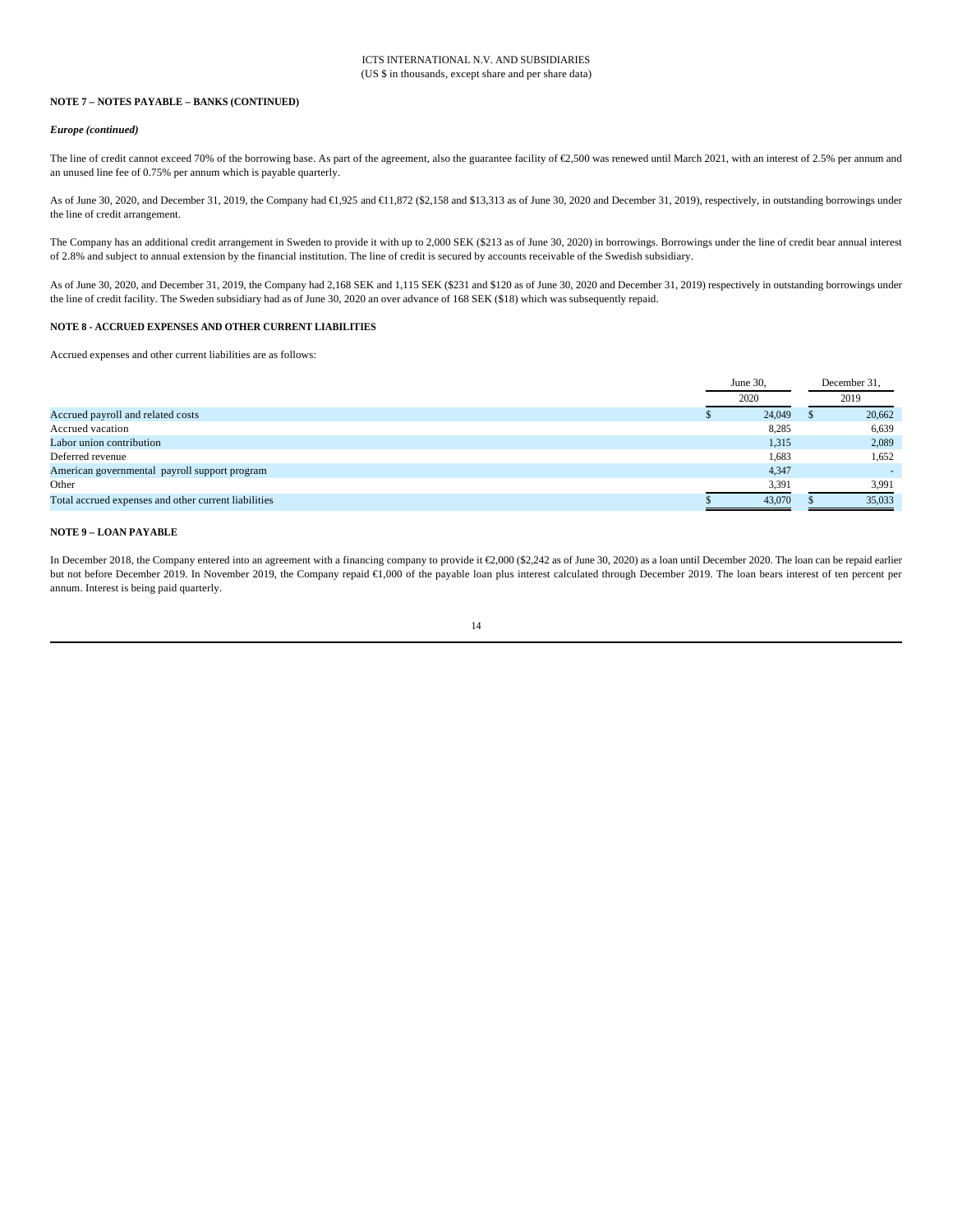#### **NOTE 10 – BALANCES WITH RELATED PARTIES**

#### *Receivable from related party*

In May 2020, the Company renewed its line of credit facility agreement with the commercial bank (see note 7). The line of credit is secured also by a bank guarantee of €2,000 (\$2,242 as of June 30, 2020) provided by a company related to the main shareholder which was provided against a payment of \$2,200 to the company related to the main shareholder. Once the bank guarantee will be canceled the receivable will be repaid to the Company.

#### *Convertible Notes Payable to a Related Party*

In May 2014, the Company entered into an arrangement with an entity related to its main shareholder, which replaced all previous arrangements between the parties, to provide it with up to \$37,000 in revolving loans through December 2016. The term of the arrangement can be automatically extended for four additional six-month periods at the option of the holder.

All outstanding borrowings from previous arrangements were applied to the borrowing capacity of the new arrangement. Loans received under the arrangement bear interest, which is compounded semi-annually and payable at maturity, at the interest rate charged by the Company's European commercial bank (LIBOR plus 6% for U.S. dollar-denominated loans and the base rate plus 2% for Euro-denominated loans). The arrangement is secured by a 26% interest in one of the Company's European subsidiaries. In connection with the arrangement, the holder was granted an option to convert outstanding notes payable (including accrued interest) under the arrangement into the Company's common stock at a price of \$1.50 per share.

In October 2015, the Supervisory Board of Directors approved to reduce the convertible price of the unpaid interest from \$1.50 per share to \$0.75 per share. In addition, the loan period was extended until January 1, 2018. The terms of the arrangement can be automatically extended for four additional six months periods at the option of the holder.

In September 2016, the Supervisory Board of Directors approved an increase in the interest rates of the loan from the entity related to the main shareholder, by one percent, retroactively for the whole period of the loan.

In December 2017, the loan period was extended until January 1, 2019. The terms of the arrangement can be automatically extended for four additional six months periods at the option of the holder.

In October 2018, the loan period was extended until June 30, 2020. The terms of the arrangement can be automatically extended for four additional six months periods at the option of the holder.

In January 2019, the entity related to the main shareholder converted \$2,889 accrued interest into 3,852,364 shares at a price of \$0.75 per share.

The Company determined that the any of the arrangements above did not represent a substantive modification and therefore it was not necessary to evaluate whether the conversion feature qualifies as a freestanding derivative instrument or contained any intrinsic value, which would be considered beneficial.

In May 2019 the Company granted this entity, the option to convert up to \$2,000 of the loan into the Company's shares at a price of \$0.40 per share, and all other conversion rights for the balance of the debt except \$2,611, which is convertible at a price of \$0.75 per share, would eliminate. In December 2019, this entity converted the \$2,611 accrued interest into 3,480,968 shares at a price of \$0.75 per share.

In June 2019 the Board of Directors approved a one-time compensation of \$8,139 to this entity for exchange rate and related losses suffered in connection with its convertible notes to the Company during the years. Compensation was approved subject to closing of investment transaction in the Company's subsidiary, ABC Technologies B.V., which happened in July 2019 (see note 11).

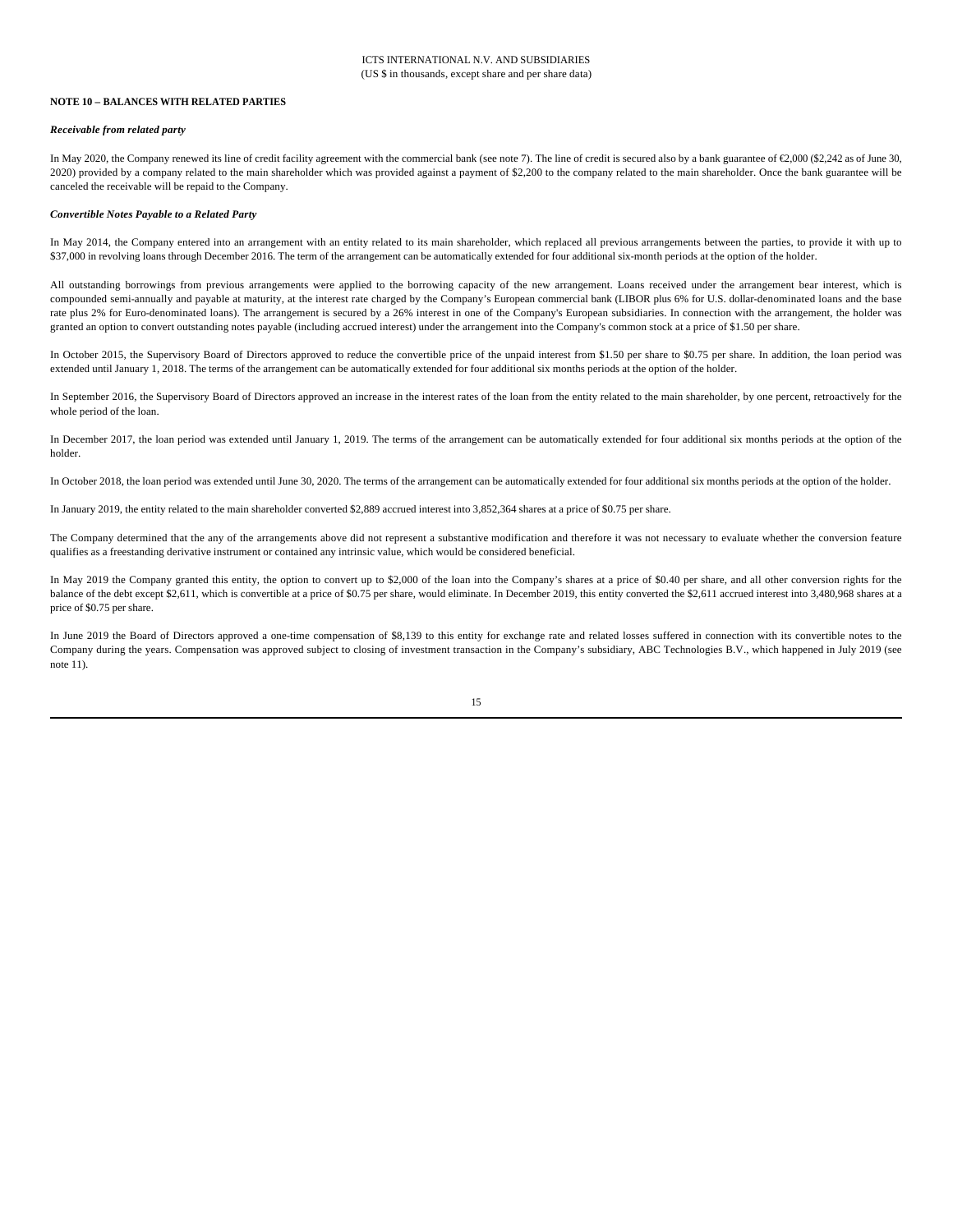#### **NOTE 10 – BALANCES WITH RELATED PARTIES (CONTINUED)**

#### *Convertible Notes Payable to a Related Party (continued)*

As a result, the Company recorded \$8,139 in connection with this payment which is included in other expenses in the consolidated statement of operation and comprehensive income (loss) for the period ended June 30, 2019.

In July 2019, the Company repaid \$30,000 of the convertible notes.

As of June 30, 2020, and December 31, 2019, convertible notes payable to this related party consist of \$2,000 and \$2,000, respectively.

In October 2020, out of this amount \$800 was converted into the Company's shares according to the agreed terms into 2,000,000 shares.

#### *Note Payable to Related Party*

As of June 30, 2020, and December 31, 2019, notes payable to this related party consist of \$0 and \$1,033, respectively, in principal and \$628 and \$505, respectively in accrued interest.

Total interest expense related to these notes is \$90, \$1,106 for the periods June 30, 2020 and 2019, respectively.

#### **NOTE 11 – REDEEMABLE NON-CONTROLLING INTERESTS**

On July 3, 2019, ABC entered into a Series A Preferred Subscription Agreement (the "Agreement") with TPG Lux 2018 SC I, S.a.r.l ("TPG"), according to which ABC issued 3,000,000 Series A Preferred Shares ("Series A Shares") to TPG for a subscription price of US\$60 million in cash representing approximately 24% of the outstanding share capital of ABC and 23.077% of the fullydiluted share capital of ABC. Transaction costs totaled \$4,540 and were deducted from the redeemable non-controlling interests balance.

On November 7, 2019, ABC entered into a Series A and Series A-1 Preferred Subscription Agreement with Oak HC/FT Partners II, L.P. ("Oak"), according to which ABC issued 1,000,000 Series A Preferred Shares and 23,622 Series A-1 Preferred Shares ("Series A-1 Shares" and together with Series A Shares – "the Preferred Shares") to Oak for a subscription price of US\$20 million in cash representing approximately 7.401% of the outstanding share capital of ABC and 7.143% of the fully-diluted share capital of ABC.

For accounting purposes, the investment was allocated to the Series A and Series A-1 Preferred Shares on a relative fair value basis: \$19,537 and \$461, respectively. Transaction costs totaled \$1,513 and were deducted from the respective investment amounts.

Following the Oak investment, on November 7, 2019, TPG subscribed for 307,087 Series A-1 Shares at nominal value (US\$0.001 per share) ("Bonus Issue Series A-1 Shares") in order to preserve its 23.077% ownership interest in the fully diluted share capital of ABC.

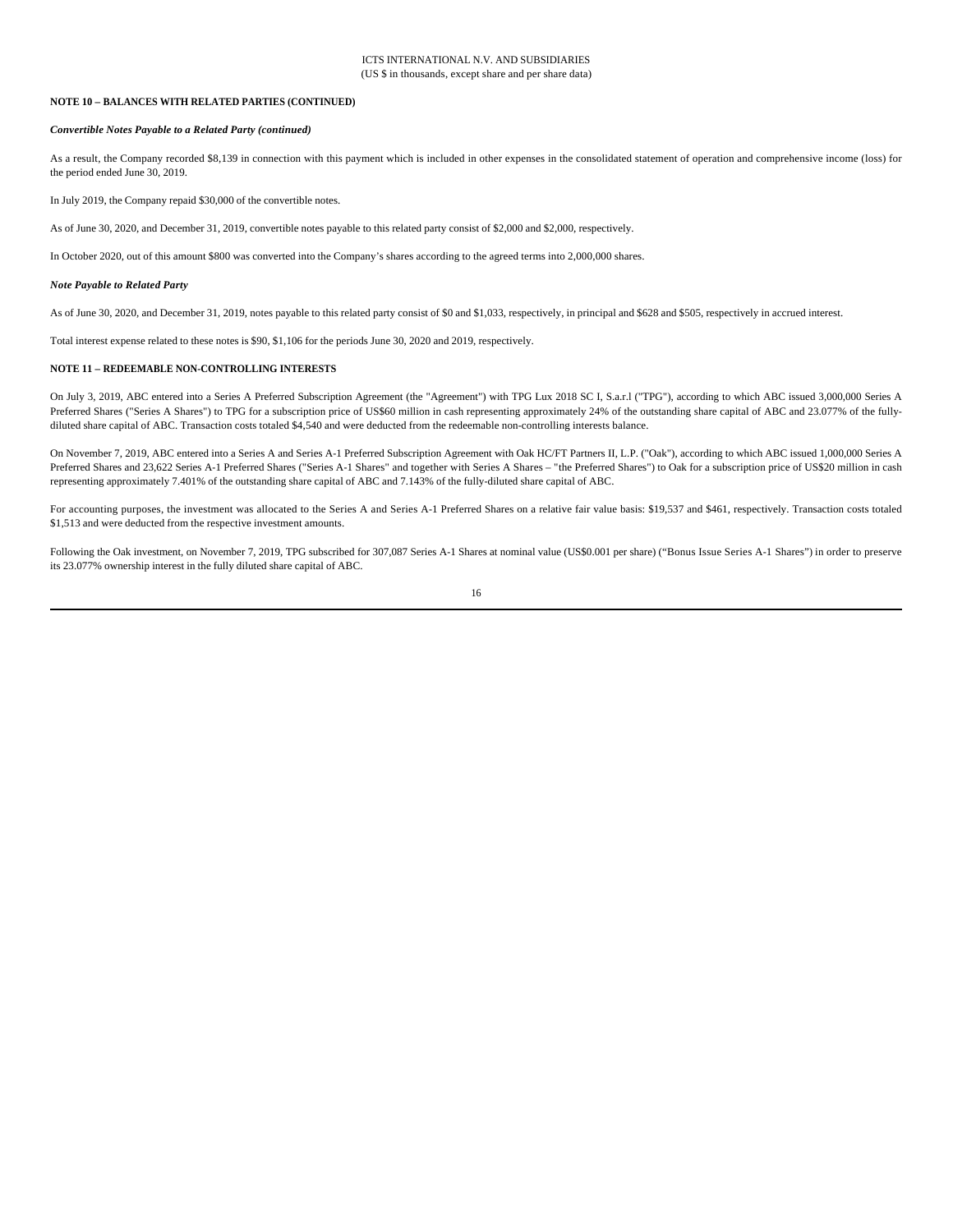#### ICTS INTERNATIONAL N.V. AND SUBSIDIARIES (US \$ in thousands, except share and per share data)

#### **NOTE 11 – REDEEMABLE NON-CONTROLLING INTERESTS (CONTINUED)**

#### *The Preferred Shares Rights*

Liquidation Preference: The holders of Series A Shares ("Series A Holders") are entitled to a liquidation preference upon the occurrence of a sale, initial public offering ("IPO"), merger, consolidation, reorganization, winding-up, dissolution or liquidation of ABC, pursuant to which the Series A Holders are entitled, on the occurrence of such event and in priority to the ordinary shares, to receive the greater of: (a) an amount equal to the initial subscription price for the Series A Shares, plus all accrued but unpaid dividends in respect of the Series A Shares, less all dividends previously paid on the Series A Shares, and (b) the proceeds distributable in respect of the Series A Shares had they been converted into ordinary shares. The initial subscription price for the Series A Shares (and calculations derived therefrom) are subject to customary adjustments as set forth in the agreements executed in connection with the Sale.

Conversion Rights: The Series A Shares are subject to conversion into ordinary shares of ABC: (a) on the written request by any Series A Shareholder; and (b) immediately prior to a qualifying IPO of ABC (being an IPO where the net aggregate gross proceeds to ABC exceed US\$75 million and where the subscription price per share paid by the public is not less than 150% of the initial subscription price paid for the Series A Shares). Pursuant to these conversion arrangements, the Series A Shares will convert into ordinary shares on a 1:1 basis (subject to certain agreed upon adjustments).

Anti-Dilution Protection: The Shareholders Agreements contain customary broad-based weighted average anti-dilution protection whereby, if further shares are issued by ABC at a price per new security that is less than the initial subscription price paid for the Series A Shares, then the Series A Holders shall be entitled to receive additional Series A Shares (at no further cost) on a weighted-average basis, reflecting the value of equity in ABC as determined based on the subscription price paid in the new issue of securities.

Pre-emption Rights: The Shareholders Agreements contain a restriction on issuing any securities ranking senior to or on party with the Series A Shares for as long as TPG and/or any subsequent investor holds at least one third of the overall number of Series A Shares in issue as at the date of completion of the Sale. In addition, each shareholder holding in excess of 3% of the shares of ABC has the right to participate in any new issuance of securities by the ABC, subject to customary exceptions.

Exit Rights: At any time from and after the fifth (5th) anniversary of completion of the issuance, upon written request by TPG, ABC is required to use reasonable endeavors to facilitate the sale by TPG of the Preferred Shares (or, following conversion, ordinary shares) to a third party at a price in excess of 150% of the initial subscription price paid for the Series A Shares and subject to a right of first refusal in favor of the Company. In the event that, three (3) months thereafter, a sale of the Preferred Shares held by TPG has not been consummated, upon written request by TPG, ABC is required to facilitate a sale of ABC within six (6) months after such written request, and thereafter, TPG has the right to require ABC to facilitate a sale or IPO of ABC. On the exercise of such rights, each other shareholder (including the Company) is required to cooperate with TPG regarding such sale or IPO and TPG has the right to exercise drag rights over the shares held by other shareholders in order to facilitate such exit event.

The Exit Right is part of the issuance of the Series A Shares, and was not entered into separately from the transaction that created the non-controlling interests. The Exit Right is not legally detachable from the non-controlling interests because it is non-transferrable (i.e., the instrument cannot be transferred without the underlying preferred shares). Thus, the Exit Right would not be separately exercisable from the non-controlling interests shares because the non-controlling interests shares will be settled when the Exit Right is exercised. As a result, the Exit Right would be considered embedded in the Series A Shares held by TPG.

Shares of redeemable convertible preferred stock are not mandatorily or currently redeemable. However, the Exit Right would constitute a contingent redemption event that is outside of the Company's control. As such, Series A Shares have been presented outside of permanent equity as redeemable non-controlling interests. The Company has adjusted the carrying value of the redeemable non-controlling interests to adjust for the non-controlling interests share in ABC's profits and Other Comprehensive Income (Loss). The Company has not adjusted the carrying values of the redeemable non-controlling interests to the deemed liquidation values of such shares since a liquidation event was not probable at any of the balance sheet dates. Subsequent adjustments to increase or decrease the carrying values to the ultimate liquidation values will be made only if and when it becomes probable that such a liquidation event will occur.

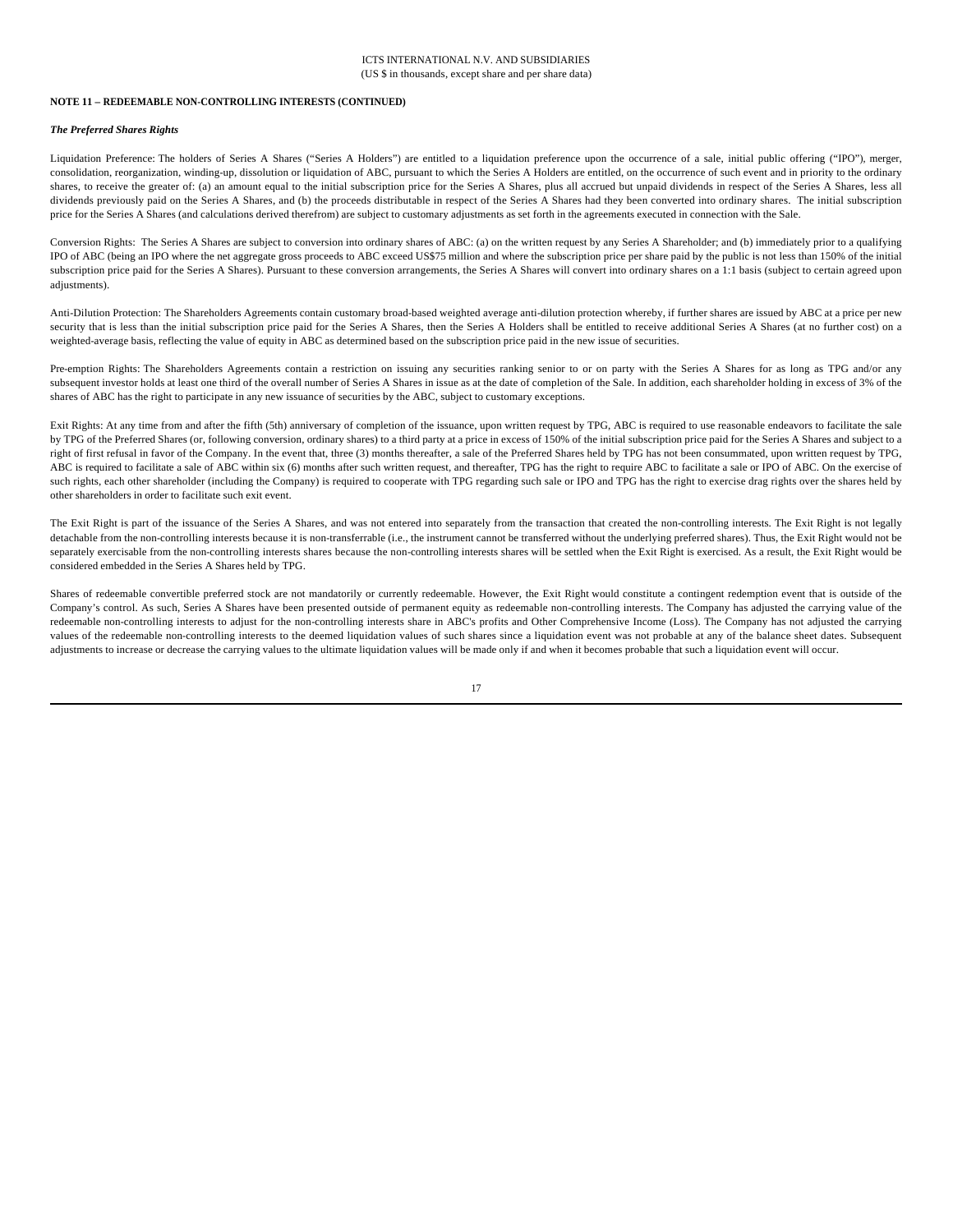#### ICTS INTERNATIONAL N.V. AND SUBSIDIARIES (US \$ in thousands, except share and per share data)

#### **NOTE 11 – REDEEMABLE NON-CONTROLLING INTERESTS (CONTINUED)**

#### *The Preferred Shares Rights (continued)*

The Series A-1 Preferred Shares do not entitle their holders to any liquidation or exit rights as the Series A Preferred Shares, and therefore are classified within permanent equity, as noncontrolling interests.

The anti-dilution provisions cited above have not been bifurcated from the host contract since they are to be settled into ABC's non-traded shares, thus the "net settlement" criteria is not met.

The following table sets forth for the period ended June 30, 202, the movement in the Redeemable non-controlling interests:

|                                                     | 2020   |
|-----------------------------------------------------|--------|
| Balance as of the beginning of the year             | 74,300 |
| Net Income                                          | 416    |
| Other Comprehensive Income - translation adjustment | (13)   |
| Balance as of the end of the year                   | 74.703 |

## **NOTE 12 - REVENUE RECOGNITION**

#### *Revenue Recognition*

Revenue is recognized when the promised services are performed for our clients, and the amount that reflects the consideration we are entitled to receive in exchange for those services is determined. The Company's revenues are recorded net of any sales taxes.

In order to determine the revenue, we (1) identify the contract with the client, (2) identify the performance obligations, usually it's based on the hours spent, (3) determination of the transaction price, (4) allocation of the transaction price to the performance obligation and (5) we recognize revenue as performance obligation is satisfied.

A performance obligation is a promise in a contract to transfer a distinct service to the client, and it is the unit of account in the new accounting guidance for revenue recognition. The majority of our contracts have a single performance obligation as the promise to transfer the individual services is not separately identifiable from other promises in our contracts and, therefore, is not distinct.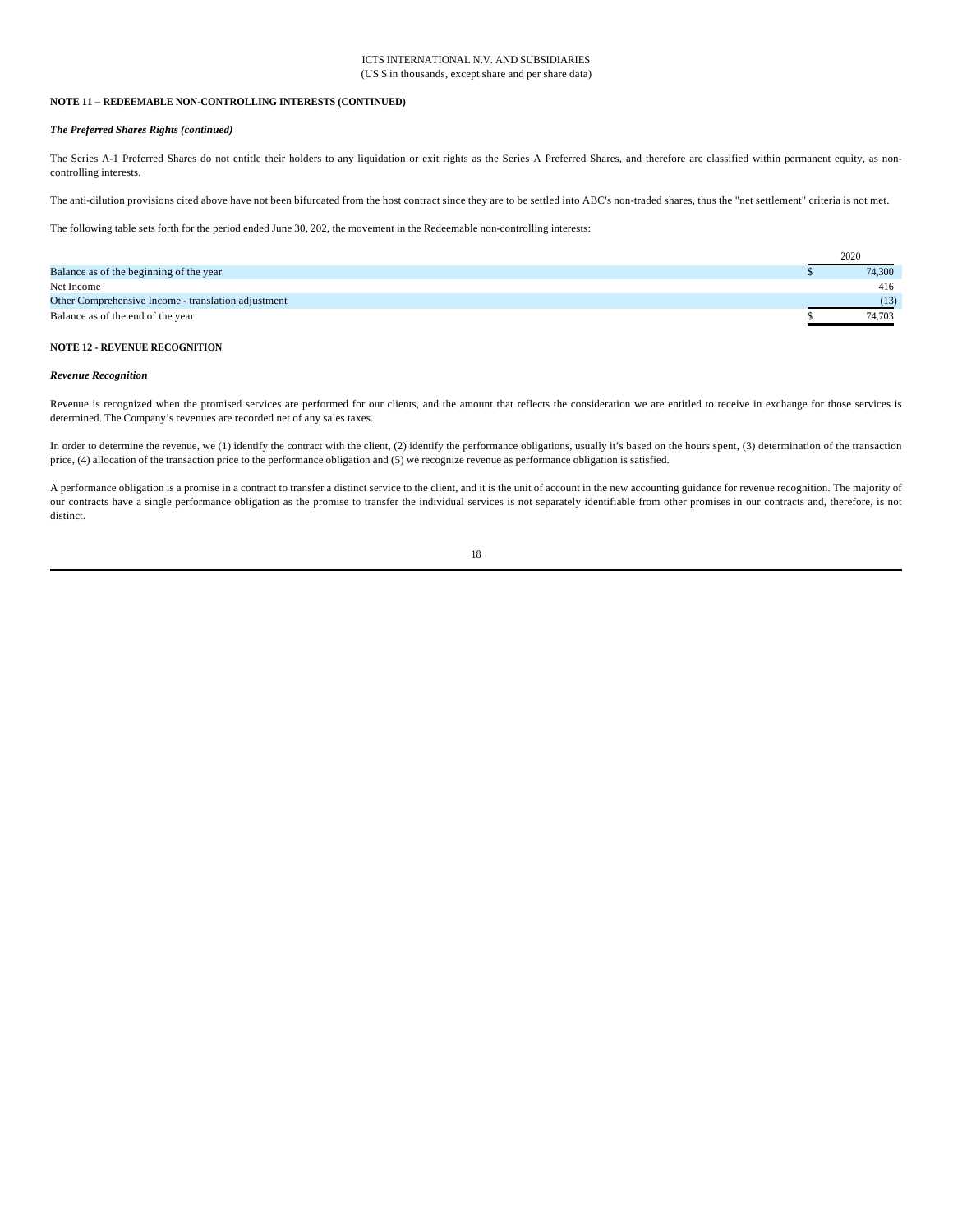#### *Revenue Recognition (continued)*

The following table presents the Company's revenues according to the Company's segments:

|                                                     | Period ended June 30, |  |         |  |
|-----------------------------------------------------|-----------------------|--|---------|--|
|                                                     | 2020                  |  | 2019    |  |
| <b>Airport Security and Other Aviation Services</b> | 113.840               |  | 152,622 |  |
| Technology                                          | 12.286                |  | 11.870  |  |
| Total revenues                                      | 126,126               |  | 164.492 |  |

The following table presents the Company's revenues disaggregated by geography according to the customers billing address:

|                      |      | Period ended June 30, |      |               |      |  |
|----------------------|------|-----------------------|------|---------------|------|--|
|                      | 2020 |                       |      | 2019          |      |  |
| Germany              |      | 59,779                | 47%  | 67,501<br>- 5 | 41%  |  |
| The Netherlands      |      | 30,461                | 24%  | 49,007        | 30%  |  |
| <b>United States</b> |      | 22,583                | 18%  | 35,787        | 22%  |  |
| Other countries      |      | 13,303                | 11%  | 12,197        | 7%   |  |
| Total revenues       |      | 126.126               | 100% | 164,492       | 100% |  |

#### Airport Security and Other Aviation Services Segment

In the airport security and other aviation services, for performance obligations that we satisfy over time, revenues are recognized by consistently applying a method of measuring hours spent on that performance obligation. We generally utilize an input measure of time (hours and attendance for specific time framed service like specific flights) of the service provided. Performance obligations are satisfied over the course of each month and continue to be performed until the contract has been terminated or cancelled.

#### Pricing and Reduction to Revenues

We generally determine standalone selling prices based upon the prices included in the client contracts, using expected costs plus margin, or other observable prices. The price as specified in our client contracts is generally considered the standalone selling price as it is an observable input that depicts the price as if sold to a similar client in similar circumstances. Certain client contracts have variable consideration, including quality thresholds or other similar items that could reduce the transaction price. These amounts may be constrained and revenue is recorded to the extent we do not expect a significant reversal or when the uncertainty associated with the variable consideration is resolved. Our variable consideration amounts, if any, are not material, and we do not expect significant changes to our estimates.

#### **Contracts**

Our client contracts generally include standard payment terms acceptable in each of the countries, states and territories in which we operate. The payment terms vary by the type and location of our clients and services offered. Client payments are typically due in 30 to 60 days after invoicing, but may be a shorter or longer term depending on the contract.

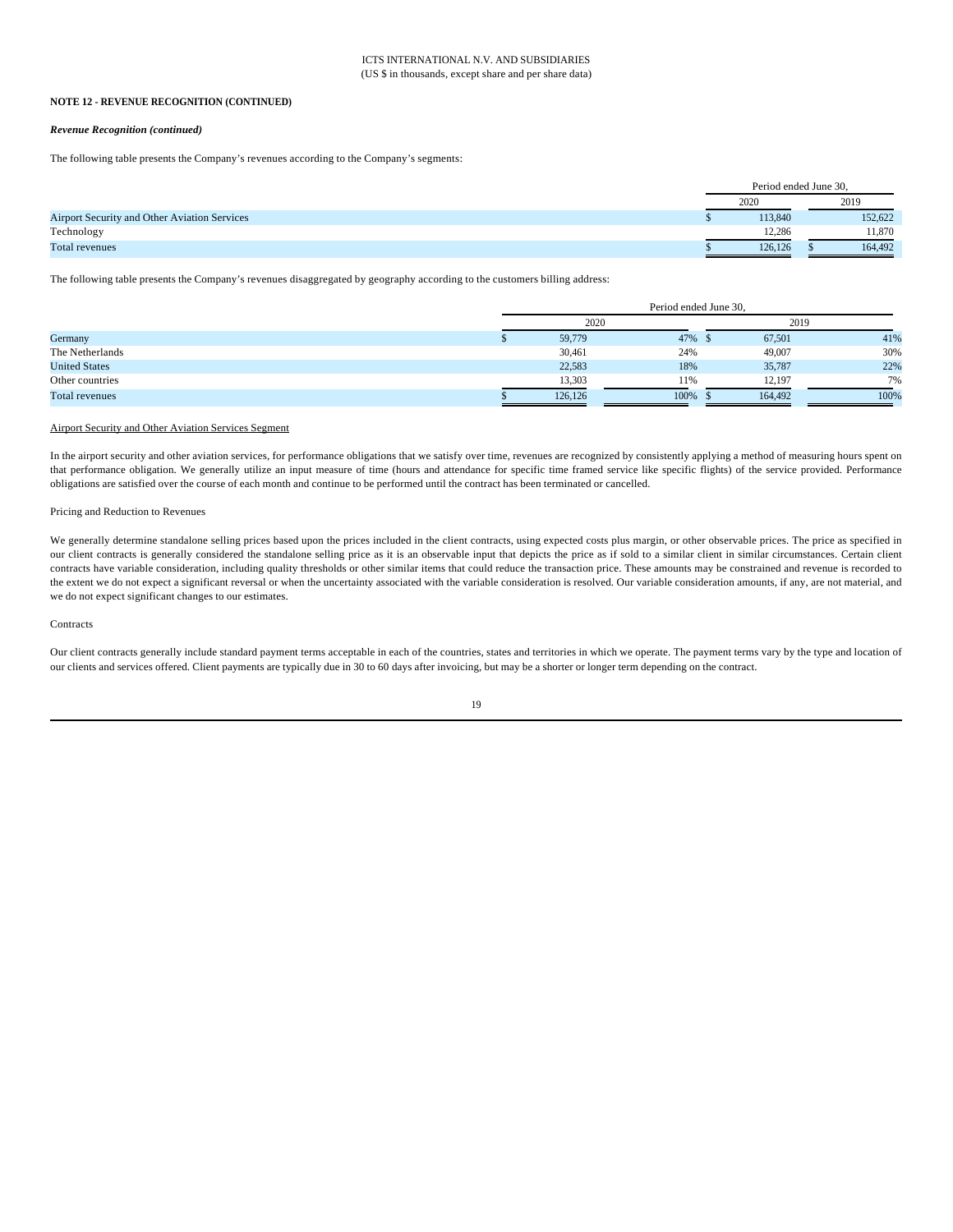#### *Revenue Recognition (continued)*

#### Airport Security and Other Aviation Services Segment (continued)

#### Contracts (continued)

Our client contracts in the material countries are generally long term between three to five years. The timing between satisfaction of the performance obligation, invoicing and payment is not significant.

#### Practical Expedients and Exemptions

Because nearly all our contracts are based on input measure of time of service provided (as hours or attendance) no exemptions need to be made. We have no material contracts with material revenues expected to be recognized subsequent to June 30, 2020 related to remaining performance obligations.

#### Revenue Service Types

The following is a description of our revenue service types, including Airport Security, Airline Security, Cargo Security, Other Airport Services, General Security Services and Other.

#### Airport Security

Staffing or manning for specialized airport security are usually based on long term contract issued via a public tender procedure. We recognize revenue given the unit of measure (hours) provided in the given time period and the specific price for specific hours agreed upon in the contracts. Quality and criteria of staffing are described in the contracts and are measured in the given time period. Deviations, if any, are discussed with the customer before invoicing and will be reflected in the invoice showing the approved hours and other cost elements as agreed upon price.

Most contracts have an hourly rate that reflects an all-in tariff based on a full cost price calculation. In some of the contracts the hourly rates are split between a component based on hours and a component based on specific costs in a specific time period but always linked to the service provided in given time period. Revenue is recognized at the time period set in the contract.

#### Airline Security

Staffing or manning for airline security are usually based on long term contracts issued via a public tender procedure. We recognize revenue according to the unit of measure provided (usually attendance for specific time framed service like specific flights). The time framed specialized security services are in this case are the executed number of flights. When the manning for the security of these flights are delivered, the Company invoices the customer according to the agreed flight tariff.

#### Cargo Security

Staffing or manning for specialized cargo security are usually based on long term contract, sometimes publicly tendered. Contracts are based on hourly planned and executed screening services. Revenue is recognized based on the realized screening hours and contractually agreed upon hourly rate.

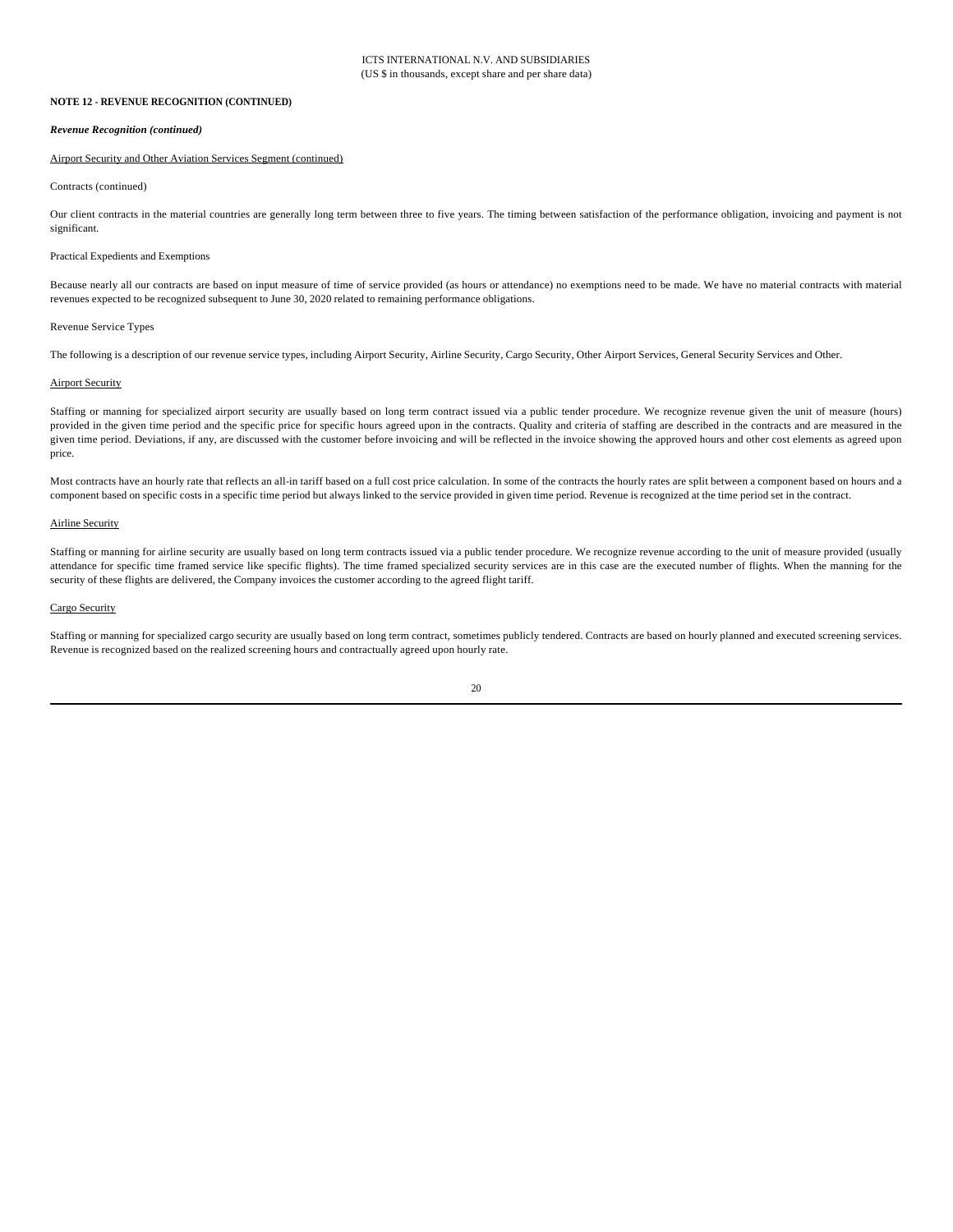#### *Revenue Recognition (continued)*

#### Other Airport Services

Airport Services include wheelchair attendants, pre-departure skycaps, bag-runners, agents, guards, charter security screening, janitorial, and cabin cleaning to major U.S. and foreign carriers in airports throughout the United States of America. Our contracts may include either single or multiple performance obligations and vary by airport and airline. We recognize revenue given the unit of measure (hours) provided in the given time period and the specific price for specific hours or attendance for specific event, time framed service as agreed upon in the contracts.

#### General Security Services

Security Services include providing armed and un-armed guards to private schools and places of worship, video surveillance and patrol. Contracts for security services generally include only a single performance obligation. We generally recognize revenue for security guard services. We recognize revenue for security guard given the unit of measure (hours) provided in the given time period. Revenue from video surveillance and patrol is recognized based upon a fixed monthly rate.

#### Other Services

Other services include revenues from (incidental) specialized security manning services, training services and ad hoc work performed on and off airports. Revenue is recognized over time as services are being performed, using the input of service delivered during the time period, according to the contractual agreed price.

#### Authentication Technology Segment

In the authentication technology segment, the Company offers authentication services on a cost per click basis, with a minimum yearly commitment which means the customer pays the Company according to the higher of (a) number of times the customer used the system in order to authenticate IDs or (b) according to the yearly minimum commitment. According to the agreement with the customers, each chargeable click has an agreed price and revenue is being recognized accordingly.

#### Pricing and Reduction to Revenues

We generally determine standalone selling prices based upon the prices included in the client contracts, using expected costs plus margin, or other observable prices. The price as specified in our client contracts is generally considered the selling price as agreed with the customer. Certain client contracts have variable consideration which are based on quantity of usage. These amounts may be constrained and revenue is recorded to the extent we do not expect a significant reversal or when the uncertainty associated with the variable consideration is resolved. Our variable consideration, if any, amounts are not material, and we do not expect significant changes to our estimates.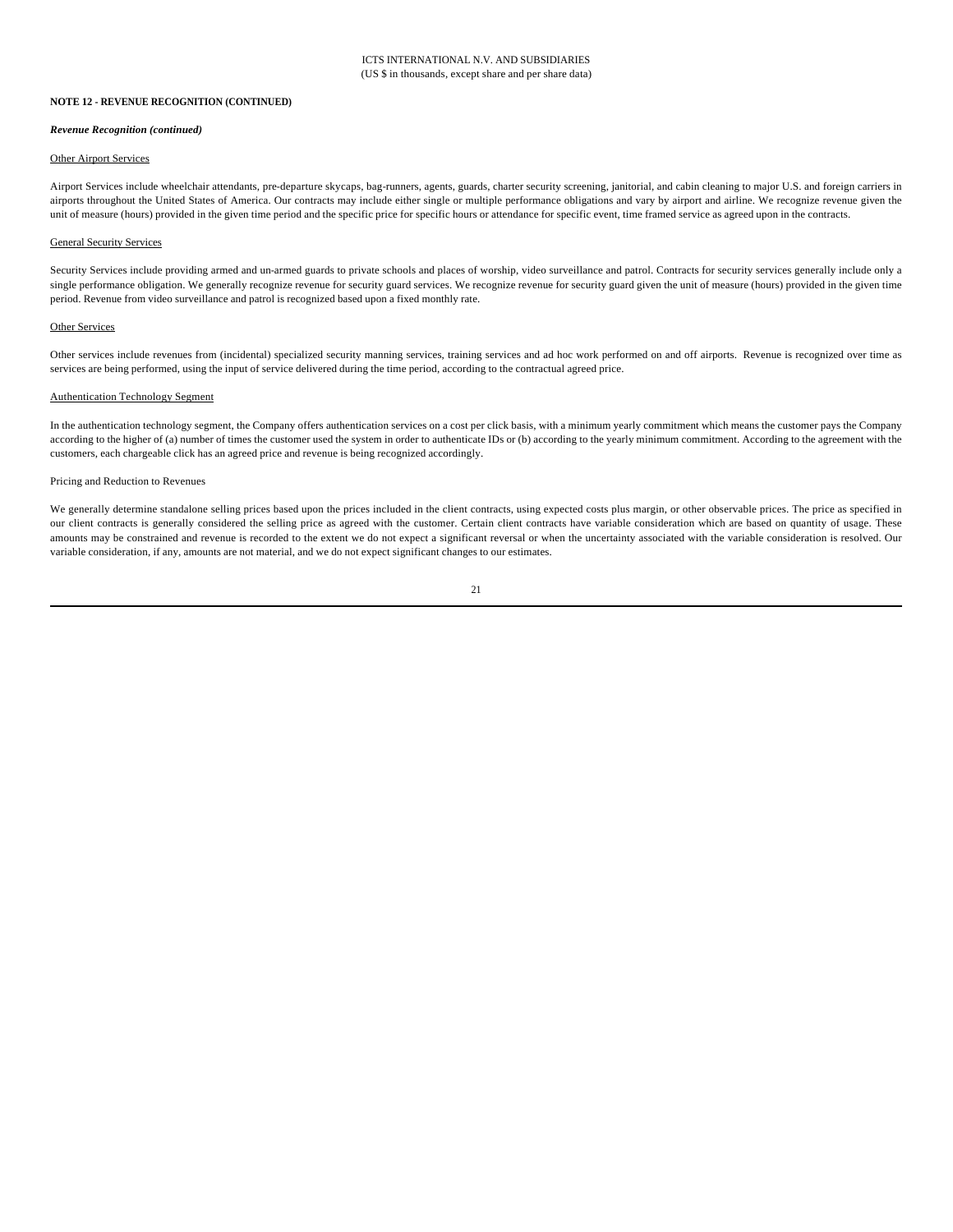#### *Revenue Recognition (continued)*

#### Authentication Technology Segment (continued)

#### **Contracts**

Our client contracts generally include standard payment terms acceptable in each of the countries, states and territories in which we operate. The payment terms vary by the type and location of our clients and services offered. The minimum commitment is usually being paid in advance. Client payments are typically due in 30 days after invoicing, but may be a shorter or longer term depending on the contract. Our client contracts are usually for a one-year period with a renewal option. The timing between satisfaction of the performance obligation, invoicing and payment is not significant.

#### Practical Expedients and Exemptions

We generally expense sales commissions when incurred because the amortization period would have been one year or less. These costs are recorded within sales and marketing expenses.

#### Deferred Revenues

We record deferred revenues when cash payments are received or due in advance of our performance. Deferred revenues at June 30, 2020 and December 31, 2019 were \$1,683 and \$1,652, respectively shown as part of the accrued expenses and other current liabilities (see note 8) and \$263 and \$268 shown as other liabilities.

Our payment terms vary by the type and location of our customer and the products or services offered. The term between invoicing and when payment is due is not significant.

#### **NOTE 13 – SEGMENT AND GEOGRAPHICAL INFORMATION**

The Company operates in three reportable segments: (a) corporate (b) airport security and other aviation services and (c) authentication technology. The corporate segment does not generate revenue and contains primarily non-operational expenses. The airport security and other aviation services segment provides security and other aviation services to airlines and airport authorities, predominantly in Europe and the United States of America. The authentication technology segment is predominantly involved in the development and sale of authentication security software to financial and other institutions, predominantly in Europe and the United States of America. All inter-segment transactions are eliminated in consolidation. The accounting policies of the segments are the same as the accounting policies of the Company as a whole.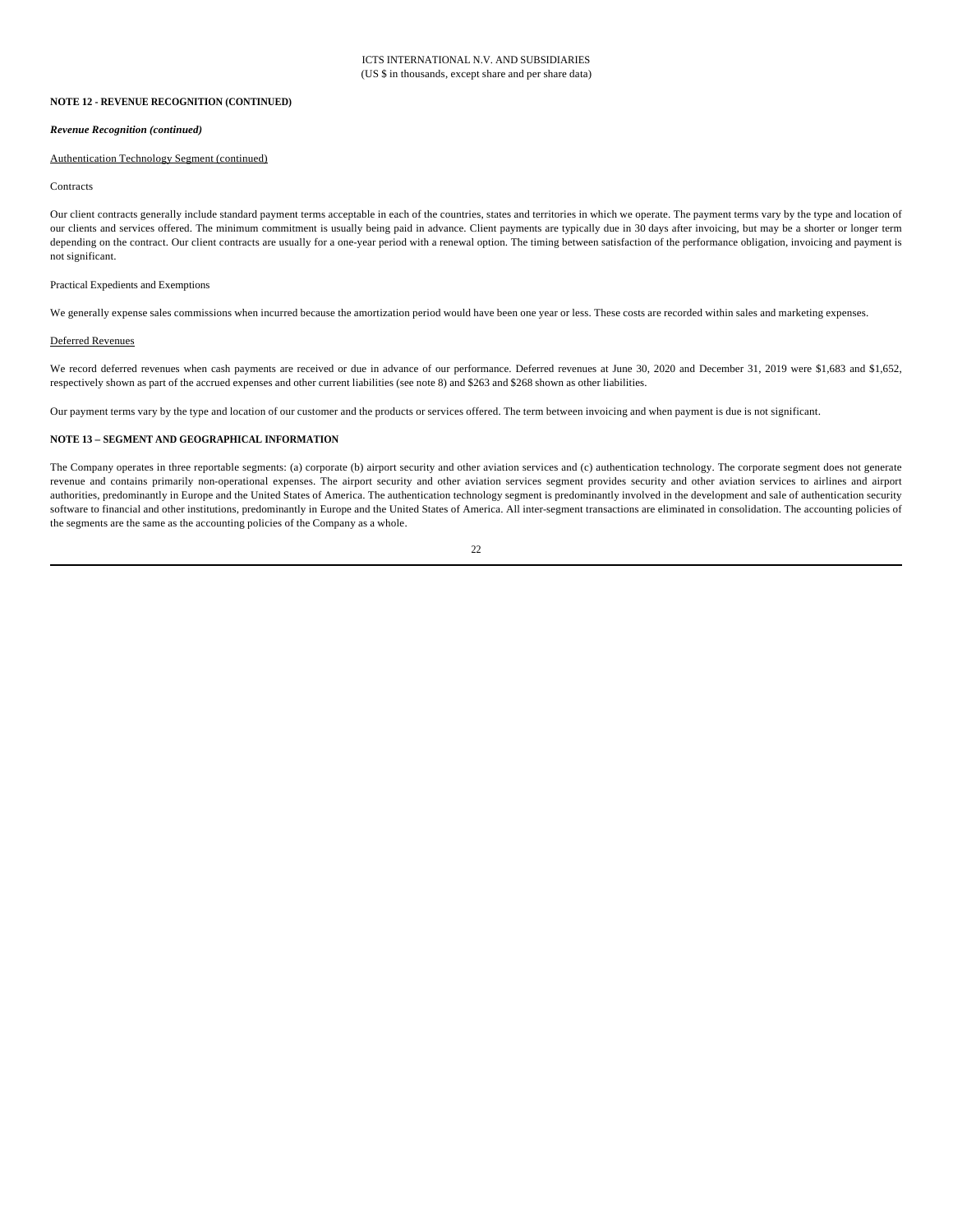#### ICTS INTERNATIONAL N.V. AND SUBSIDIARIES (US \$ in thousands, except share and per share data)

# **NOTE 13 – SEGMENT AND GEOGRAPHICAL INFORMATION (CONTINUED)**

The operating results of these reportable segments are regularly reviewed by the chief operating decision.

|                                 |           |    | <b>Airport Security</b>  |              |            |    |          |
|---------------------------------|-----------|----|--------------------------|--------------|------------|----|----------|
|                                 |           |    | and Other                |              |            |    |          |
|                                 | Corporate |    | <b>Aviation Services</b> |              | Technology |    | Total    |
| Six months ended June 30, 2020: |           |    |                          |              |            |    |          |
| Revenue                         | $\sim$    |    | 113,840                  | - \$         | 12,286     |    | 126,126  |
| Depreciation and amortization   | 41        |    | 670                      |              | 318        |    | 1,029    |
| Net profit (loss)               | (1,345)   |    | (10, 130)                |              | 1,377      |    | (10,098) |
| <b>Total assets</b>             | 16,144    | S  | 60,077                   | $\mathsf{S}$ | 37,206     | -S | 113,427  |
| Six months ended June 30, 2019: |           |    |                          |              |            |    |          |
| Revenue                         | $\sim$    | S. | 152,622                  | - \$         | 11,870     | -S | 164,492  |
| Depreciation and amortization   | 21        |    | 665                      |              | 142        |    | 828      |
| Net profit (loss)               | (2,841)   |    | (1,609)                  |              | 3,793      |    | (657)    |
| Total assets                    | 348       |    | 70,890                   | S            | 11.214     |    | 82,452   |

The following table sets forth, for the periods indicated, revenue generated from customers by geographical area based on the geographical location of the customers invoicing address:

|                                 | Six months ended June 30, |  |         |
|---------------------------------|---------------------------|--|---------|
|                                 | 2020                      |  | 2019    |
| Germany                         | 59,779                    |  | 67,501  |
| Netherlands                     | 30,461                    |  | 49,007  |
| <b>United States of America</b> | 22,583                    |  | 35,787  |
| Other                           | 13,303                    |  | 12,197  |
| Total                           | 126.126                   |  | 164,492 |

The following table sets forth, for the periods indicated, property and equipment, net of accumulated depreciation and amortization by country:

|                                 | June 30, |       | December 31 |       |
|---------------------------------|----------|-------|-------------|-------|
|                                 | 2020     |       |             | 2019  |
| Netherlands                     |          | 821   |             | 862   |
| Germany                         |          | 470   |             | 516   |
| <b>United States of America</b> |          | 327   |             | 354   |
| Other                           |          | 2,666 |             | 2,854 |
| Total                           |          | 4,284 |             | 4,586 |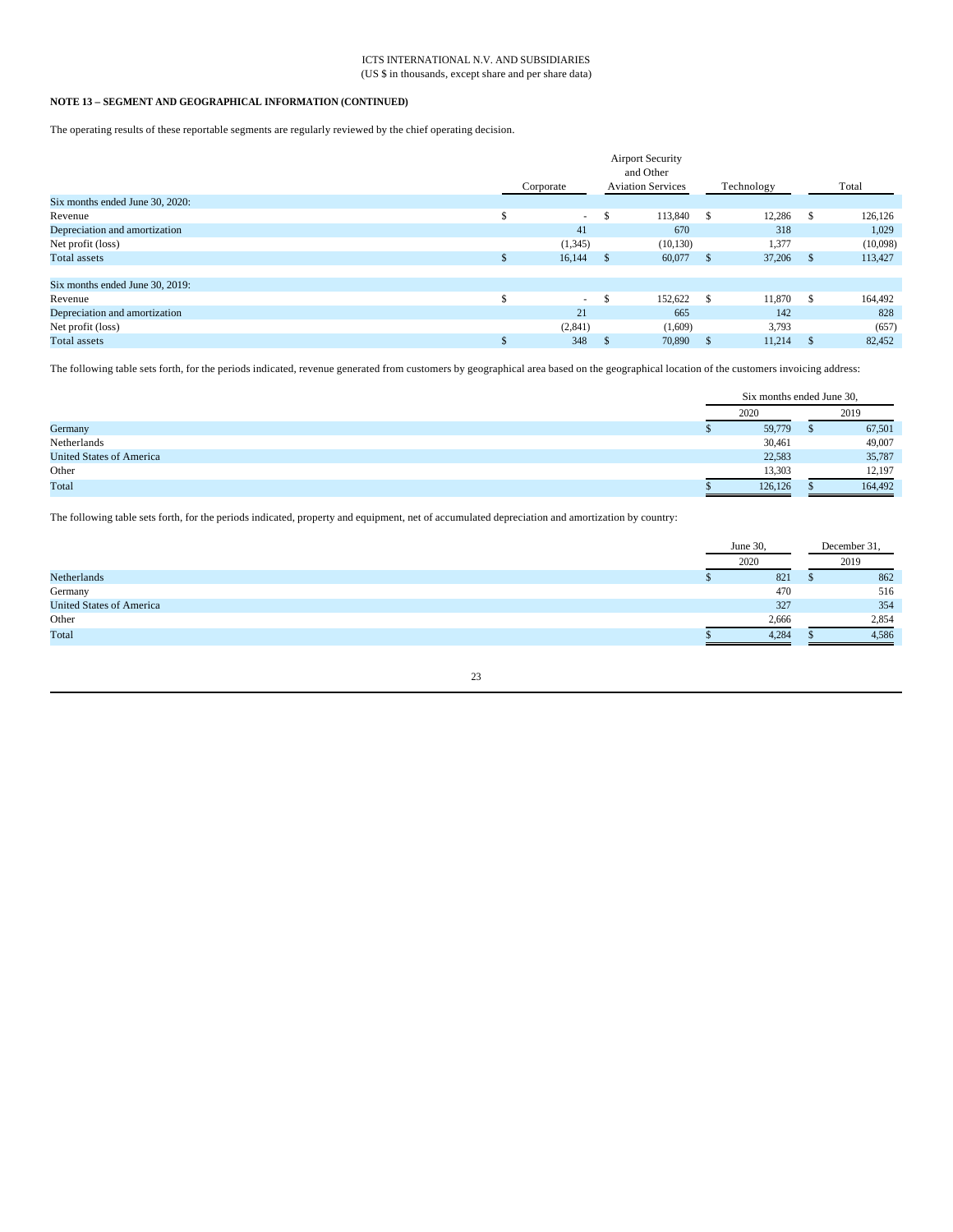#### ICTS INTERNATIONAL N.V. AND SUBSIDIARIES (US \$ in thousands, except share and per share data)

# **NOTE 14– SUBSEQUENT EVENTS**

In October 2020, convertible notes for total of \$800 were converted into 2,000,000 Company shares (see note 10 in the above financial statements)

During the period June till December, 2020 the Company has received some governmental assistance (see note 2 in the above financial statements).

In December 2020 the Company signed a contract with AENA, to provide security services at Adolfo Suarez Madrid-Barajas Airport for a duration of two years starting December 28th, 2020. The new contract establishes I-SEC's position as a leading provider of aviation security in Spain.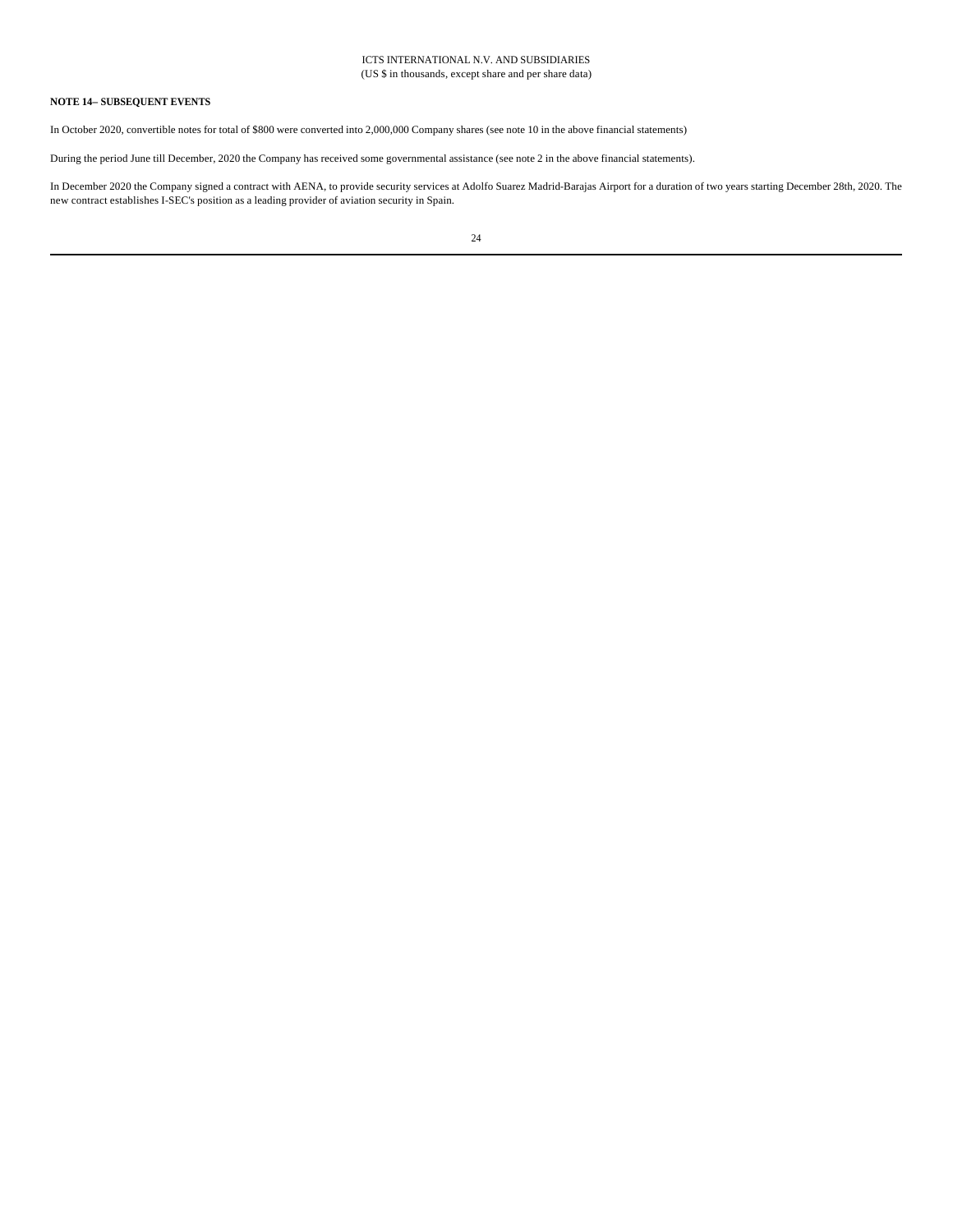# **ITEM 2. MANAGEMENT'S DISCUSSION AND ANALYSIS OF FINANCIAL CONDITION AND RESULTS OF OPERATIONS**

#### *OVERVIEW*

The following discussion and analysis should be read in conjunction with the financial statements, related notes and other information included in this report and with the Risk Factors included in Part 1 Item 3 in our Annual Report on Form 20-F for the year ended December 31, 2019, filed with the SEC.

|                                                      | Period ended June 30, |        |
|------------------------------------------------------|-----------------------|--------|
|                                                      | 2020                  | 2019   |
| Revenue                                              | 100.0%                | 100.0% |
| Cost of Revenue                                      | 88.3%                 | 87.5%  |
| Gross profit                                         | 11.7%                 | 12.5%  |
| Research and development expenses                    | 3.1%                  | 1.2%   |
| Selling, general and administrative expenses         | 15.4%                 | 9.9%   |
| Total operating expenses                             | 18.5                  | 11.1%  |
| Operating income (loss)                              | (6.8)%                | 1.4%   |
| Equity loss from investment in affiliate             | 0.1%                  | $-9/6$ |
| Other expenses, net                                  | 0.6%                  | 1.2%   |
| Income (loss) before income tax expense              | (7.5)%                | 0.2%   |
| Income tax expense                                   | 0.5%                  | 0.6%   |
| Net loss                                             | (8.0)%                | (0.4)% |
| Net profit attributable to non-controlling interests | 0.3%                  | $-9/6$ |
| Net loss attributable to ICTS International N.V.     | (8.3)%                | (0.4)% |

#### **Revenue**

Total revenue decreased from \$164,492 in the first six months of 2019 to \$126,126 in the first six months of 2020.

Revenue from Aviation Security activities in Europe and the Far East decreased by \$26,370 in the first six months of 2020, compared to the comparable period in 2019. The main reason for the decline in revenue is the effect of COVID-19 on the aviation industry. The Company doesn't expect to recover its revenues to the level of previous years anytime soon, and it depends on the recovery of the global aviation industry.

Revenue from other Aviation Services provided in the United State of America ("U.S") decreased by \$12,412 in the first six months of 2020 compared to the comparable period in 2019. The main reason for the decline in revenue is the effect of COVID-19 on the aviation industry. The Company doesn't expect to recover its revenues to the level of previous years anytime soon, and it depends on the recovery of the American and the global aviation industries.

Revenue from the Authentication Technology segment for the period ended June 30, 2020 increased by \$416 compared to the comparable period in due to the continuing trend of growth in the Technology segment, achieved by expending our services to new and some of our existing customers. The Company expected its revenue from the Authentication Technology to grow further but as some of our main customers are operating in businesses affected by COVID-19, the revenues from those customers decreased during the six months ended June 30, 2020.

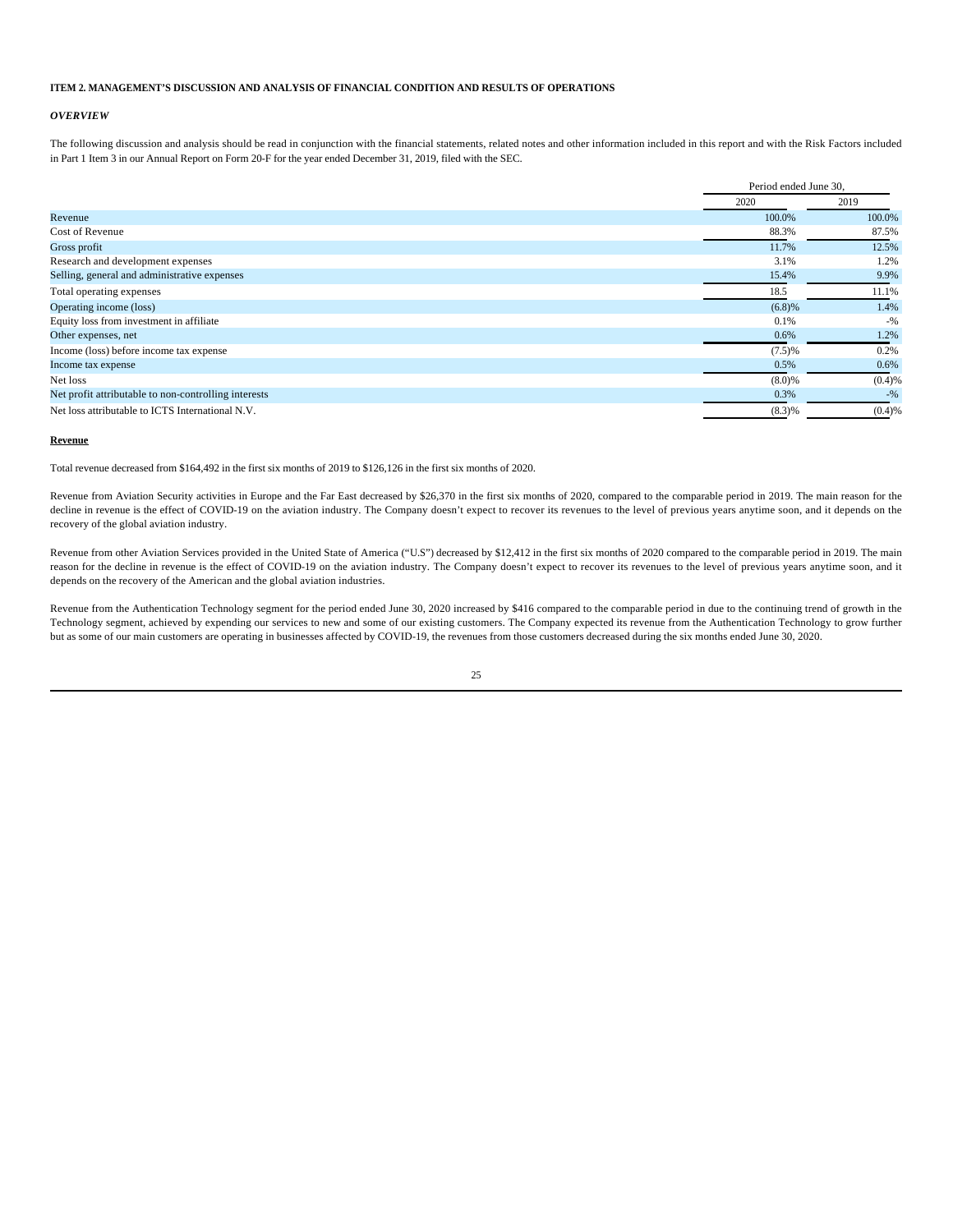#### **Cost of revenue**

Cost of revenue for the period ended June 30, 2020 was \$111,343 (88.3% as percentage of revenue) compared to \$143,887 (87.5% as percentage of revenue) for the first six months of 2019. Cost of revenue as percentage of revenue increased in the first six months of 2020 compared to the comparable period in 2019. In the Company's business, a business which involve manpower, big changes in demand are not easy to adjust, especially in the short term and still require the Company to continue and carry expenses regarding the employees, even though the Company is not being fully reimbursed for it. The Company has received some governmental support in different countries, but even then, the amounts do not necessarily cover all the related expenses of the Company. For more information about the governmental support programs, please refer to note 2 in the above financial statements.

#### **Research and Development ("R&D")**

R&D expenses for the period ended June 30, 2020 were \$3,880 (3.1% as percentage of revenue) compared to \$1,969 (1.2% as percentage of revenue) for the first six months of 2019. R&D expenses increased in 2020 as the Company is looking into expending the technical solutions it provides which requires an increase in its R&D costs.

#### **Selling, general and administrative expenses ("SG&A")**

SG&A expenses were \$19,466 for the period ended June 30, 2020 (15.4% as percentage of revenue) compared to \$16,327 (9.9% as percentage of revenue) for the first six months of 2019. There are few main reasons for the increase in the SG&A costs: (i) In the beginning of the year the Company was in a massive process of restructure in its main subsidiaries in Europe, following its expectations that the revenue and demand will grow in 2020, including recruitment of employees in order to support and control the operations (ii) Increase in selling efforts regarding the Authentication Technology segment which resulted in new customers and an increase of revenues in that segment and (iii) In December 2019 the Company started a legal procedure in order to settle the disagreement regarding the termination of the Procheck contract in December 31, 2018. The proceedings have been completed without material effect to the Company's financials. The Company recognized \$620 legal expenses in the first six months of 2020 in relation to this legal procedure.

#### **Other expenses, net**

Other expense net includes mainly interest to banks, related parties and other institutions, exchange rate income (expense) and bank charges. Other expense, net, was \$738 (0.6% as percentage of revenue) for the first six months of 2020 compared to \$2,049 (1.2% as percentage of revenue) for the comparable period ending June 30, 2019.

Interest expenses to related parties totaled \$90 in the first six months of 2020 compared to \$1,106 in the comparable period of 2019. As most of the debt was paid during 2019 the interest expenses declined materially.

Exchange rate expense during the first six months of 2020 totaled \$117 compared to exchange rate expense of \$60 at the comparable period in 2019. The main currency that is being revaluated in the Company is the Euro, which is being translated to U.S. Dollars.

Other interest expenses and bank charges totaled \$531 in the first six months of 2020 compared to \$883 in the comparable period of 2019. Those expenses decreased during the first six months of 2020 compared to the comparable period of 2019 as the Company has been delaying payments (mostly to authorities) as part of the COVID-19 governmental support programs, reducing the usage of its lines of credit.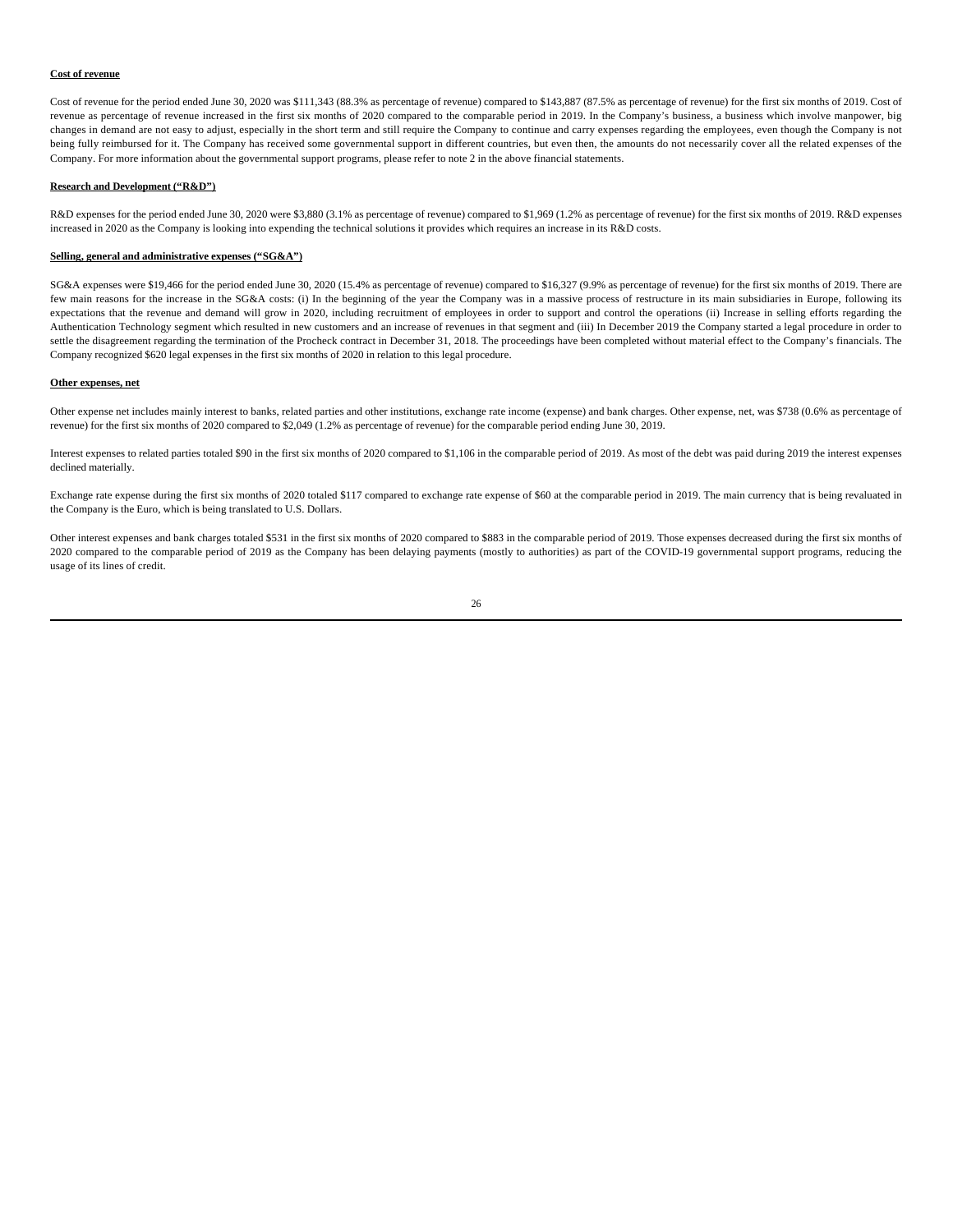#### **Income tax expense**

Income tax expense for the period ended June 30, 2020 was \$708 (0.5% as percentage of revenue) compared to expense of \$962 (0.6% as percentage of revenue) in the comparable period of 2019. Decrease in tax expense for the first six months of 2020 relates mostly to the decrease of profitably and the losses in the different locations and segments following the COVID-19 slowdown in the Company's operations.

# **Net Loss**

As result of the above, the Company's net loss amounted \$10,098 (8.0% as percentage of revenue) for the first six months of 2020, compared to net loss of \$657 (0.4% as percentage of revenue) for the comparable period of 2019.

## **Net profit attributable to non-controlling interests**

Net profit attributable to non-controlling interests totaled \$431 (0.3% as a percentage of revenue) for the first six months of 2020 compared to \$0 (0.0% as percentage of revenue) for the comparable period of 2019. The net profit attributable to non-controlling interests relates to the non-controlling interests in the Authentication Technology segment.

# **Net loss attributable to ICTS International N.V.**

Net loss attributable to ICTS International N.V. was \$10,529 (8.3% as a percentage of revenue) for the first six months of 2020, compared to net loss of \$657 (0.4% as a percentage of revenue) for the first six months of 2019.

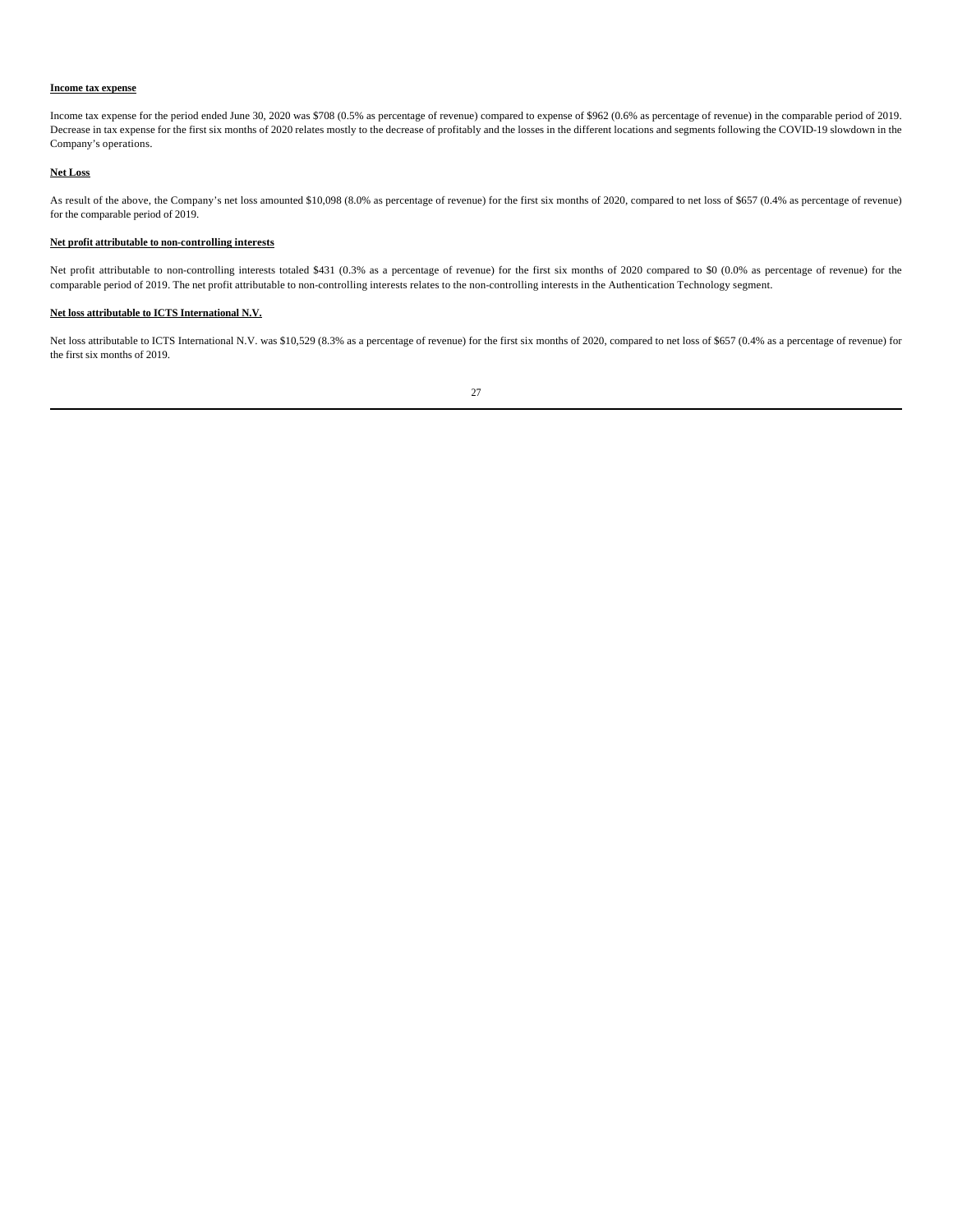#### SIGNATURES

Pursuant to the requirements of the Securities Exchange Act of 1934, the registrant has duly caused this report to be signed on its behalf by the undersigned, thereunto duly authorized.

ICTS INTERNATIONAL N.V.

By: /s/ Rom Shaked

Rom Shaked, Managing Director

Dated: December 23, 2020